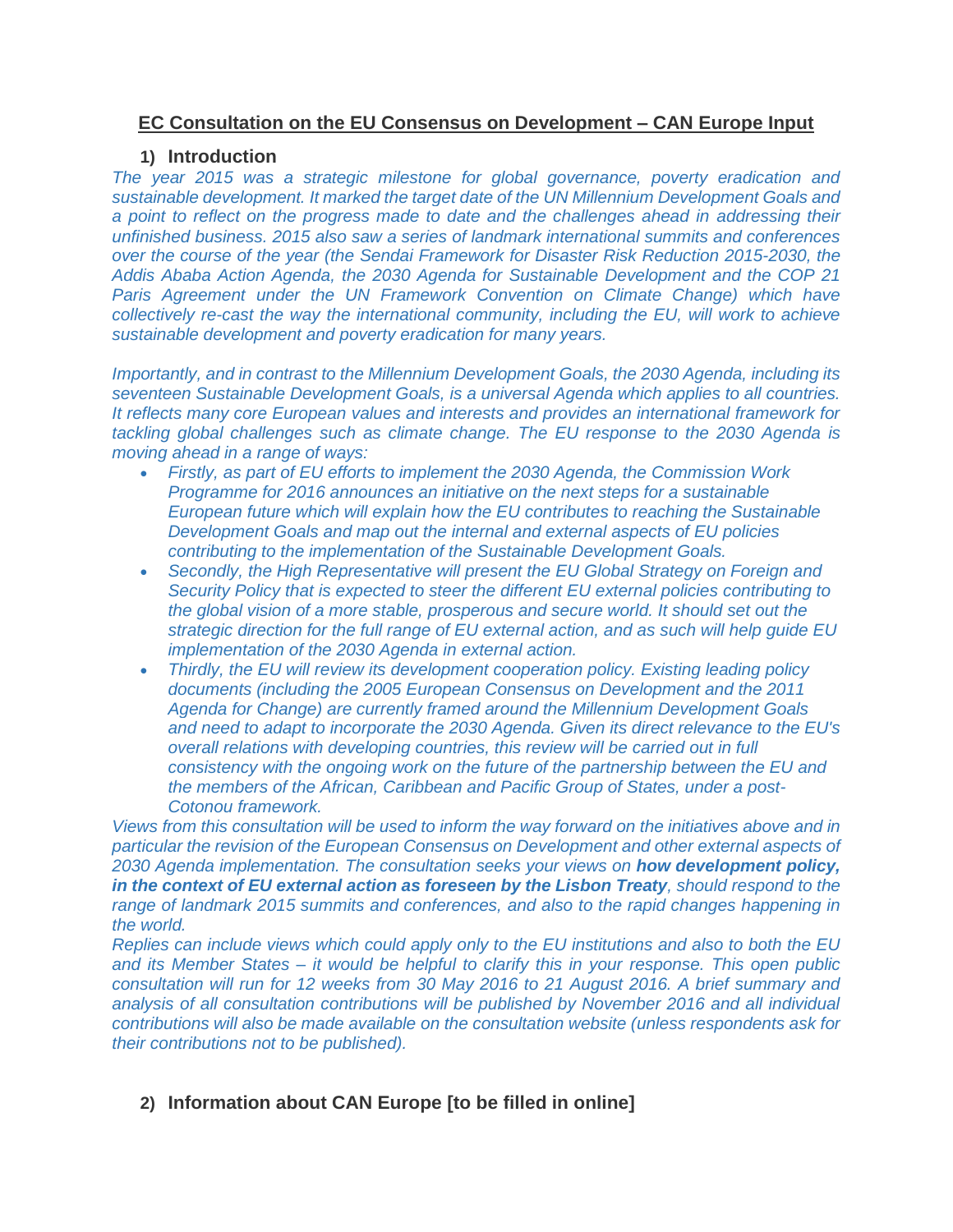# (3) Context: why a change is needed

*The EU and its Member States are determined to implement the 2030 Agenda through internal and external actions as well as contribute to the successful implementation of the Paris Agreement on Climate Change, given the strong interlinkages. In this context, our policies, should take into account changing global conditions and trends, to ensure that they remain fit-for-purpose across the time-horizon to 2030.*

*The global landscape has changed significantly compared to the time of adoption of the Millennium Development Goals. While much has been achieved, with more than one billion people having been lifted out of extreme poverty since 1990, great challenges remain and new ones are emerging. At global level, more than 800 million people still live on less than USD 1.25 a day. The world is witnessing multiple conflicts and security tensions, complex humanitarian and global health crises, deteriorations of human rights, environmental degradation, resource scarcity, urbanisation and migration. Migration flows across the world will continue to have important impacts, and present both a risk and an opportunity. The EU needs to address global security challenges, including tackling the root causes of conflict and instability and countering violent*  extremism. Climate change can continue to amplify problems and can severely undermine *progress. Important changes include demographic trends, a new distribution of wealth and power between and within countries, the continuing globalisation of economies and value chains, an evolving geography of poverty and a proliferation of actors working on development. Projections also suggest important challenges are ahead (for example, continuing unprecedented urbanisation, and other demographic challenges including ageing societies for some and the potential for a demographic dividend for others). Continued attention will be given to a democratic, stable and prosperous neighbourhood. A revision to EU development policy should take into account these trends (including anticipating those that will remain central in future) whilst retaining a core focus on eradicating poverty and finishing the job started by the Millennium Development Goals.*

*Finally, the EU Consensus needs also to adapt to the Lisbon Treaty, which provides for all external action policies to work within the frameworks and pursue the principles of objectives of Article 21 of the Treaty on European Union. In particular, coherence between the different parts of EU external action and between external and internal policies is crucial.*

*The EU will need to address these new global challenges, many of which require coordinated policy action at the national, regional and global levels. The 2030 Agenda provides a framework which can guide us in doing so.*

#### **3.1 There is a range of key global trends (e.g. changing geography and depth of poverty; challenges related to climate change, political, economic, social, demographic, security, environmental or technological) which will influence the future of development and the implementation of the 2030 Agenda. Which of these do you think is the most important?**

Addressing any one challenge must facilitate mutual solutions that progress towards the objectives of the Agenda 2030. Mutual solutions are achieved when the pathway to fulfilling any one outcome aligns with other outcomes. A narrow prioritisation of any one or more issues does not reflect the interlinked and interconnected nature and challenges of contemporary and globalised societies. If mutual solutions are not achieved then development gains will be short-lived. Mutual solutions build resilience and improve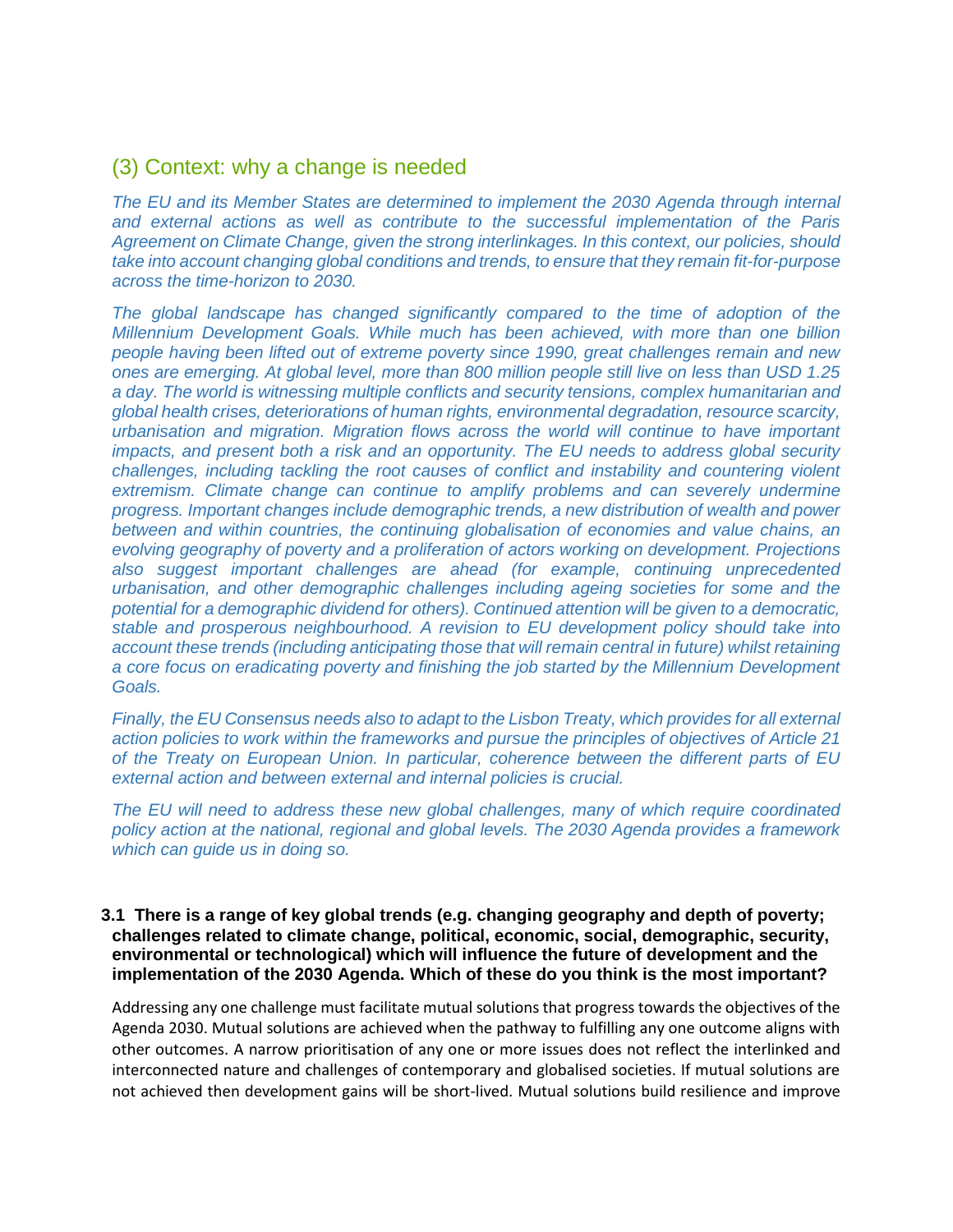resource efficiency and maximise impact investment. For example, UNDP has highlighted that many of Latin America's development gains made over the past few decades are at risk of rolling back as a result of emergent gaps in public policy. These policies are failing to absorb the challenges of economic slowdown, demographic shifts and climate change. However an interconnected approach could respond to economic slowdown with growth in low carbon industries, providing high-quality decentralised jobs responding to youth unemployment prompted by demographic shifts as well as helping to mitigate climate change.

The World Economic Forum (WEF) global risks report put failures in climate change adaptation and mitigation as the most impactful global risk facing the world in the years to come. Whilst we reiterate that development approaches must be intersectional and generate numerous co-benefits, we particularly highlight the need to find solutions which address the threat multiplier that is climate change. Climate change cuts across all sectors and is transboundary; if we do not address the causes and impacts of climate change, the associated challenges across other sectors will increase exponentially.

European and international exposure to climate risk is not being adequately responded to, not least in an interconnected world where the EU's neighbours are highly vulnerable to climate change. Additionally the differences in climate exposure are not currently reflected in EU budget allocations. For example analysis (e.g. SEI, EEA) shows that, Southern European countries have much higher exposure to first order (direct e.g. flood, drought), second order (systemic e.g food, supply chain) and third order (political e.g. migration) climate risks compared with Northern European countries. Having agreed to numerous reenforcing commitments, the EU should work in a comprehensive manner to address the wide array of challenges without specifically prioritising one over another.

### **3.2 How should EU policies, and development policy in particular, better harness the opportunities and minimise the negative aspects of the trend you identified in the previous question?**

On all aspects and challenges related to sustainable development, it will be important drive efforts through various political actors, institutions, policies and agreements. The inter-related nature of sustainable development will require stronger and more fluid coordination and communication between ministries and specialists that focus in particular on cross-cutting issues such as gender equality, human rights and climate change.

On climate change specifically, there is definitely a need for stronger policy coherence across the EU and its policies – the principle of policy coherence for development should incorporate climate change and sustainability. Doing so will limit the consequence of domestic policies and international agreements in other sectors (eg. Trade, finance, energy) undermining global and regional efforts to reduce greenhouse gas emissions and build resilient infrastructure. Stronger political leadership and technical understanding across EU decision-making bodies will be necessary to properly incorporate climate change and sustainable development into respective policy areas.

As a means to help address the numerous risks posed by climate change, conditionality of EU funds to insure investments which limit temperature rise and build resilience to plausible climate scenarios would help to ensure EU domestic development is climate resilient. If the EU budget shrinks, as the consequence of Brexit amongst other forces, the efficiency of the budget and importance of strategic allocation of resources will grow. Given that climate stability is needed to provide bedrock for growth and social cohesion the budget will need to be used strategically to maintain European conditions for prosperity.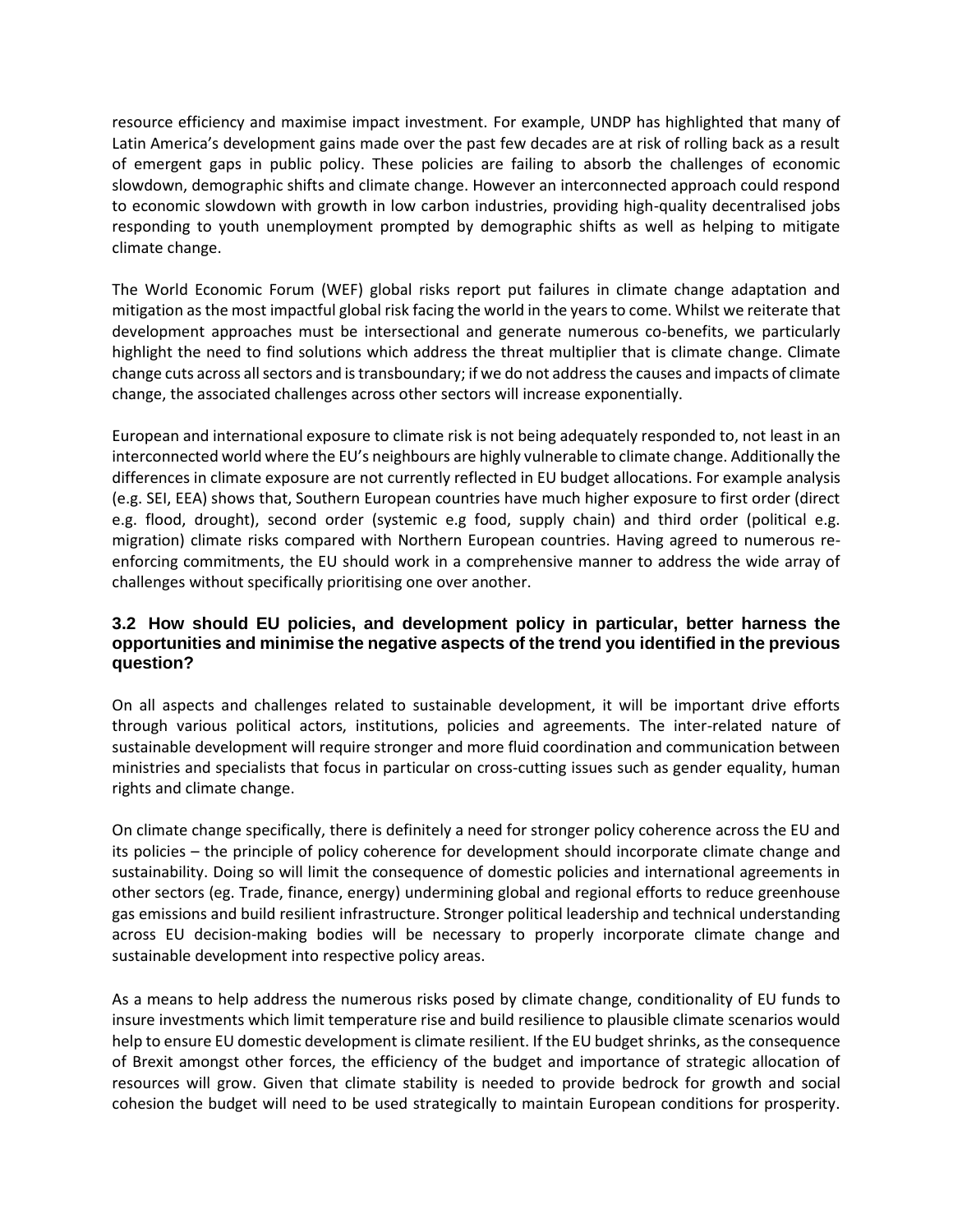Other functions such as European Union Solidarity Fund should also be stress-tested against climate risk. As climate impacts increase the funds ability to be fit for purpose in a 1.5°C, 2°C, 3°C, 4°C world will be called into question.

In regard to the EU's overseas development cooperation, policies and plans will need to be designed in a way that has an added value for both developing countries and for global efforts to tackle climate change. We note the need for ongoing learning to achieve best practice in meeting development needs whilst also mitigating and adapting to climate change, but EU cooperation must champion these measures and enable innovation. For example, climate change mitigation stress tests of existing and future development projects to ensure that they meet the Paris Agreement to limit global average temperature rise to 1.5°C. Climate resilience stress tests will also be important – to safeguard sectors and communities against climate change impacts. Degrees of warming and resulting climate impacts will not be uniform across the planet and resilience up to 4°C of warming alongside contingency plans for 6°C, will reflect best practice in climate risk management. Additional financial support, capacity-building and technology transfer will also be necessary to bring about an added value to the EU's cooperation with developing countries.

There will need to be extensive restructuring of the European Neighbourhood Policy's current environment and climate change activities, EIB lending policies and the GCCA+, in order to aling them with limiting average global temperature rise to 1.5°C.

Additionally, the EU's engagement with other international bodies, including the G20 and the UN can multiply EU influence in the development agenda. The EU's recently released Global Strategy demonstrates an uptick in the EU's commitment to ensuring global institutions keep pace with global change and serve in the public interest. The UN is already struggling to accommodate the rise in climate impacts - perhaps most notable in the strain placed upon the humanitarian system. UN support for the implementation of Sendai, Agenda 2030 and the Paris Agreement will require a number of reforms that integrate operational climate risks and develop best practice approaches as a means to pursue international objectives. This would also aid the EU's and other countries learning of best-practice development in a changing climate. A similar approach could also be applied within the G20 to safeguard the financial system against systemic climate risks including losses, stranded assets and damages related to climate change.

# 4) Priorities for our future action: what we need to do

*Implementation of the 2030 Agenda will require sustained EU efforts to promote a more just world, including a strong focus on the need to address gender equality and women's empowerment. Peace, inclusiveness, equality and good governance including democracy, accountability, rule of law, human rights and non-discrimination will need particular emphasis. The 2030 Agenda also requires recognition of the close interconnectedness between poverty, social issues, economic transformation, climate change and environmental issues.*

*To achieve poverty eradication, EU development policy will need to take into account key demographic and environmental trends, including challenges related to climate change, and concentrate effort on least developed countries and fragile states. The EU will also need to strengthen our approach to fragility and conflict, fostering resilience and security (as an increasing proportion of the world's poor are expected to live in fragile and conflict affected states) and to protect global public goods and to maintain our resource base as the prerequisite for sustainable growth. Peace and security, including security sector reform, will have to be*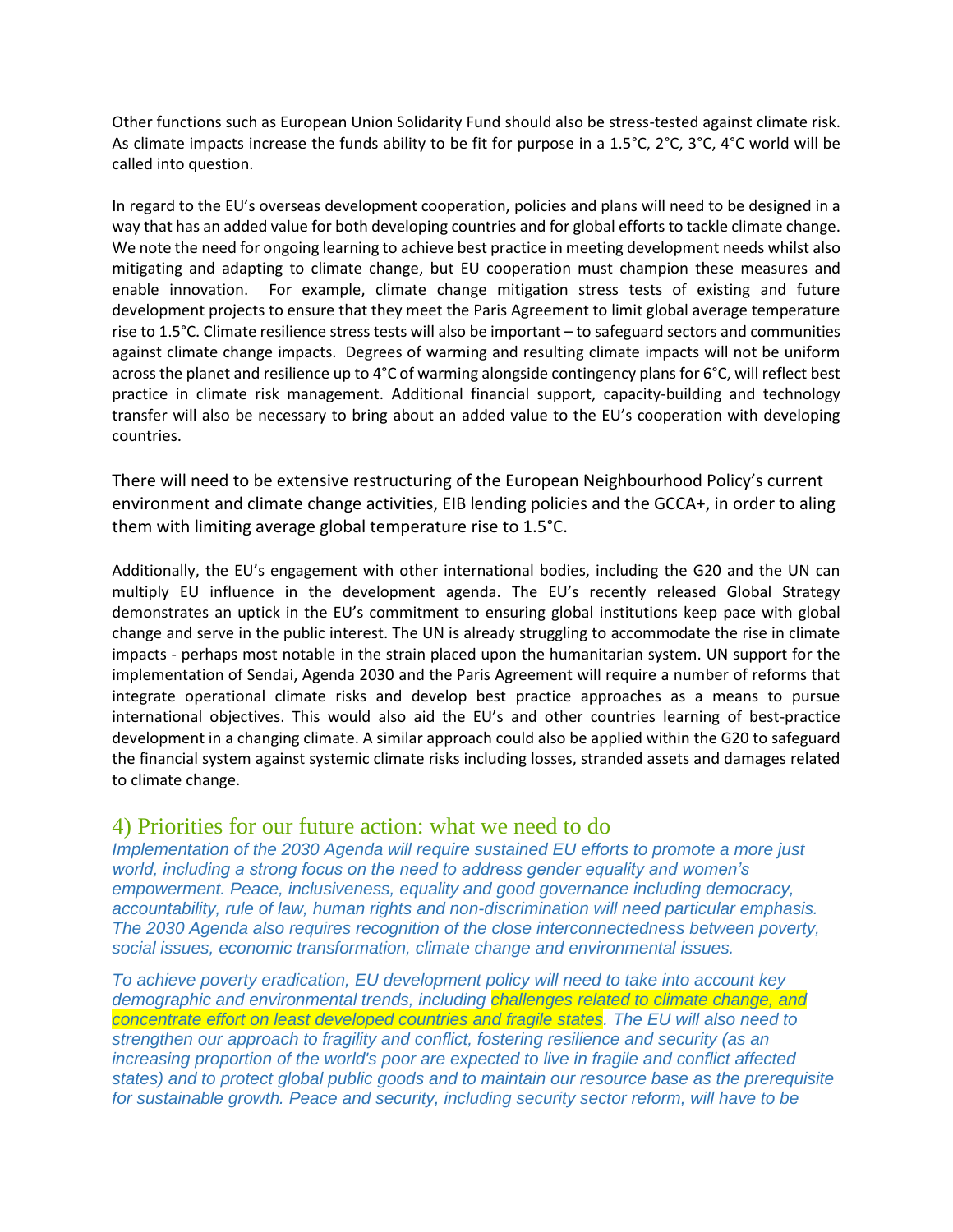*addressed also through our development policy, as will the risks and opportunities related to migration flows. Tackling social and economic inequalities (both within and between countries) is a crucial element of the 2030 Agenda as is addressing environmental degradation and climate change. Job creation will be an important challenge in which the private sector has to play an active role. Finishing the job of the Millennium Development Goals requires identifying and reaching those people throughout the world who are still not benefitting from progress to ensure that no one is left behind.*

*To achieve lasting results, EU development policy will need to foster transformation and promote inclusive and sustainable growth. Drivers of inclusive sustainable growth, such as human development, renewable energy, sustainable agriculture and fisheries, and healthy and resilient oceans should be an important part of our efforts to implement the new Agenda as will efforts aimed at tackling hunger and under-nutrition. Implementation of the 2030 Agenda will require a multi-dimensional, integrated approach to human development. Implementation will also require us to address vectors of change, such as sustainable urban development and relevant use of information and communication technology. Our development policy will have to engage and identify new ways of partnering with the business in order to achieve sustainable*  and inclusive growth, industrialisation and innovation. Implementation of the 2030 Agenda will *also require cooperation with partner countries and regions on science, technology and innovation. In all aspects of our external action, the EU will need to ensure that our approaches, including development cooperation, are conducive to achieving the 2030 Agenda's Sustainable Development Goals and that the EU intensifies efforts to promote pursue coherence between our policies and our internal and external action.*

### **4.1 How can the EU better address the links between achieving the Sustainable Development Goals, the Paris Agreement on climate change and addressing other global sustainable development challenges?**

#### **Answer:**

Agenda 2030 and the Paris Agreement on climate change demonstrate a refined approach to how our economies operate, adding much needed to value to global public goods and services.

The Paris Agreement stipulates a number of decisive objectives that should better shape and realise development policy: the goal to limit global temperature rise by 1.5°C, the requirement that our economies need to be at net zero carbon emissions by the middle of the century, as well as a global goal on adaptation that should enhance adaptive capacity, reduce vulnerability to climate change impacts and contingency plan for the worst impacts of climate loss and damage. Achieving these objectives means wide-scale changes for current and future development and economic policies in order to align themselves with the requirements set out in the Paris Agreement.

The pathway of sustainable development in Agenda 2030 has laid down the foundations for better alignment between our development and climate objectives; it will be through the local, national and international implementation of the Agenda that policy-makers will need to operationalise these agreements. Building on that, the EU should also incorporate climate action into the principle of Policy Coherence for Development. Doing so will help guarantee the use of climate change indicators as part of the further integration of development and climate objectives.

Key considerations for strengthening links include the following [some of which apply to the EU and its partner countries]: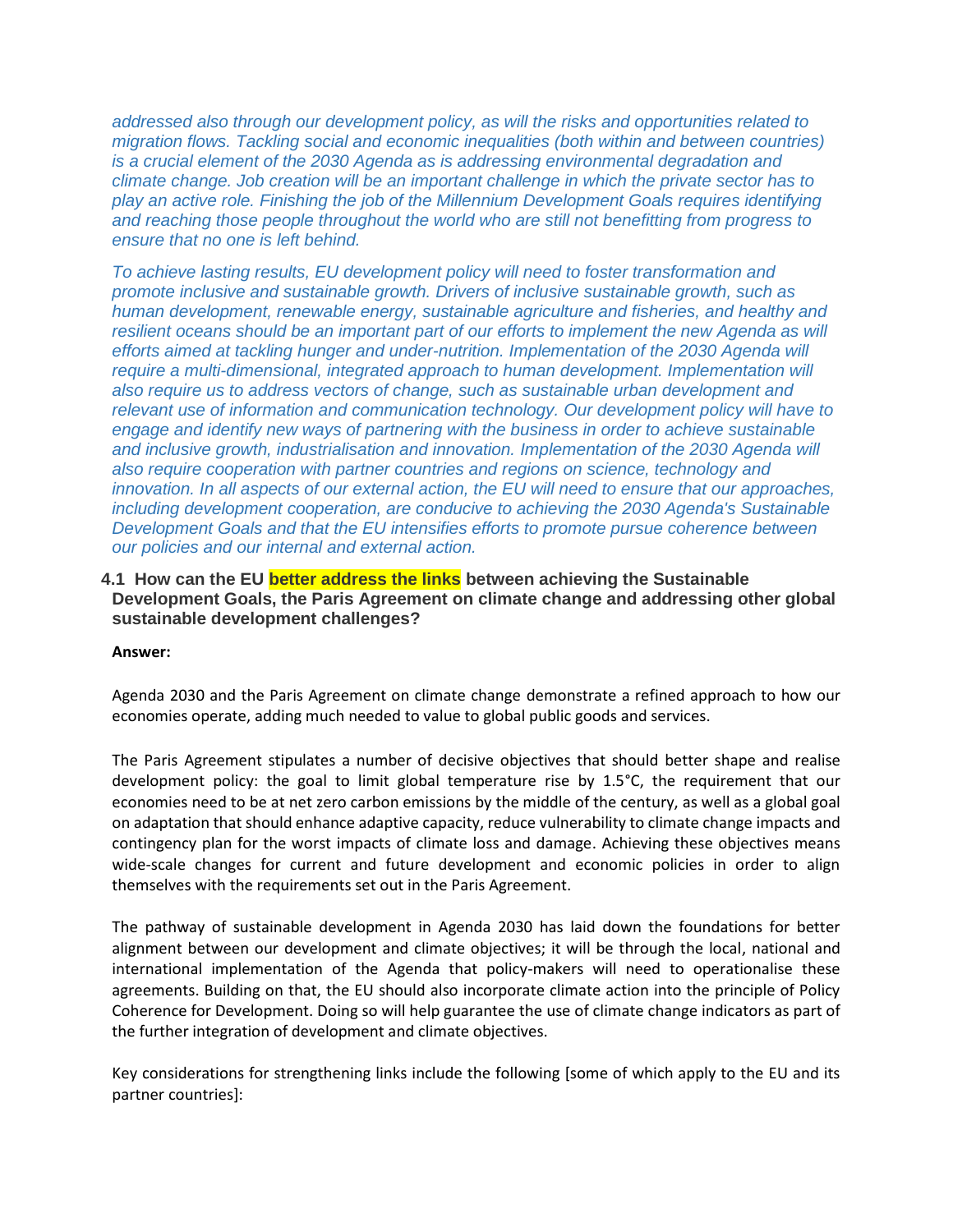- The tools and mechanisms held by all EU institutions consistent with the diversity of sectors covered by the sustainable development goals - should be resilient to increases in temperature and delineated responsibility inside each institution should be allocated to better understand the climate risks and consequent mitigation and adaptation measures required to maintain resilience.
- Humanitarian planning and response should be resilient to an increase in climate related disasters
- Development projects that reflect adaptation needs and the global adaptation goal should be elevated and become mainstream activities, particularly in vulnerable regions and countries.
- Energy equitable access to safe renewable energy, by-passing the development of fossil fuel projects, and instead eliminating barriers to technology in renewable energy and energy efficiency.
- The role of cities in reducing GHG emissions, catalysing sustainable transport, spatial planning that reduces risks of climate impacts.
- Industrialisation must be kept in check to ensure that global temperature rise is a clear marker for industrial activities, particularly natural resource extraction and consumption. The concept of the Circular Economy endorsed by the EU must be rapidly implemented, both in domestic policies and through development assistance to third and developing countries.
- Support UN reform to integrate climate risk into operations and so ensure the UN can fulfil its mission to maintain peace, rights and security.
- Embrace low carbon resilient investments in stabilisation programmes in unstable regions in the neighbourhood to secure longevity of gains e.g. respond to youth employment, decentralised and disperse benefits, resilience to cascade risks.
- Phase out environmentally harmful subsidies, including fossil fuel subsidies a process which will free up additional funds for key social and environmental services within EU Member States.

### **4.2 How should the EU strengthen the balanced integration of the economic, social and environmental dimensions of sustainable development in its internal and external policies, and in particular in its development policy? Answer:**

#### **Internal**:

Agenda 2030 sets a stronger imperative for the EU to address multidimensional challenges for sustainable development in a more comprehensive way. Strong political leadership and will is needed from both EU institutions and European Member States to make sustainable development an integral aspect of all policies and decisions. At a substantive level, key considerations need to be taken into account when designing and applying internal policies.

For example, making a meaningful and *just transition* away from fossil fuel dependent economies; take case studies from countries where implementing more stringent environmental policies have been introduced [for example, closure of coal mines]. Use these case studies to identify which methods worked well and which didn't. Assess the wider social and economic impacts to prevent potential shocks to communities that have been heavily reliant on industry that cannot exist in 1.5°C world.

In-depth analysis and trials on the co-benefits of the three-way integration across the sectors – for example, a renewable energy scheme (subsidised by the gov) that provides specialised training and employment for labour forces in regions and demographics that suffer high levels of unemployment. Assess the positive and negative impacts of such initiatives and schemes towards the delivery of development objectives. Further improvements regarding sustainable consumption and production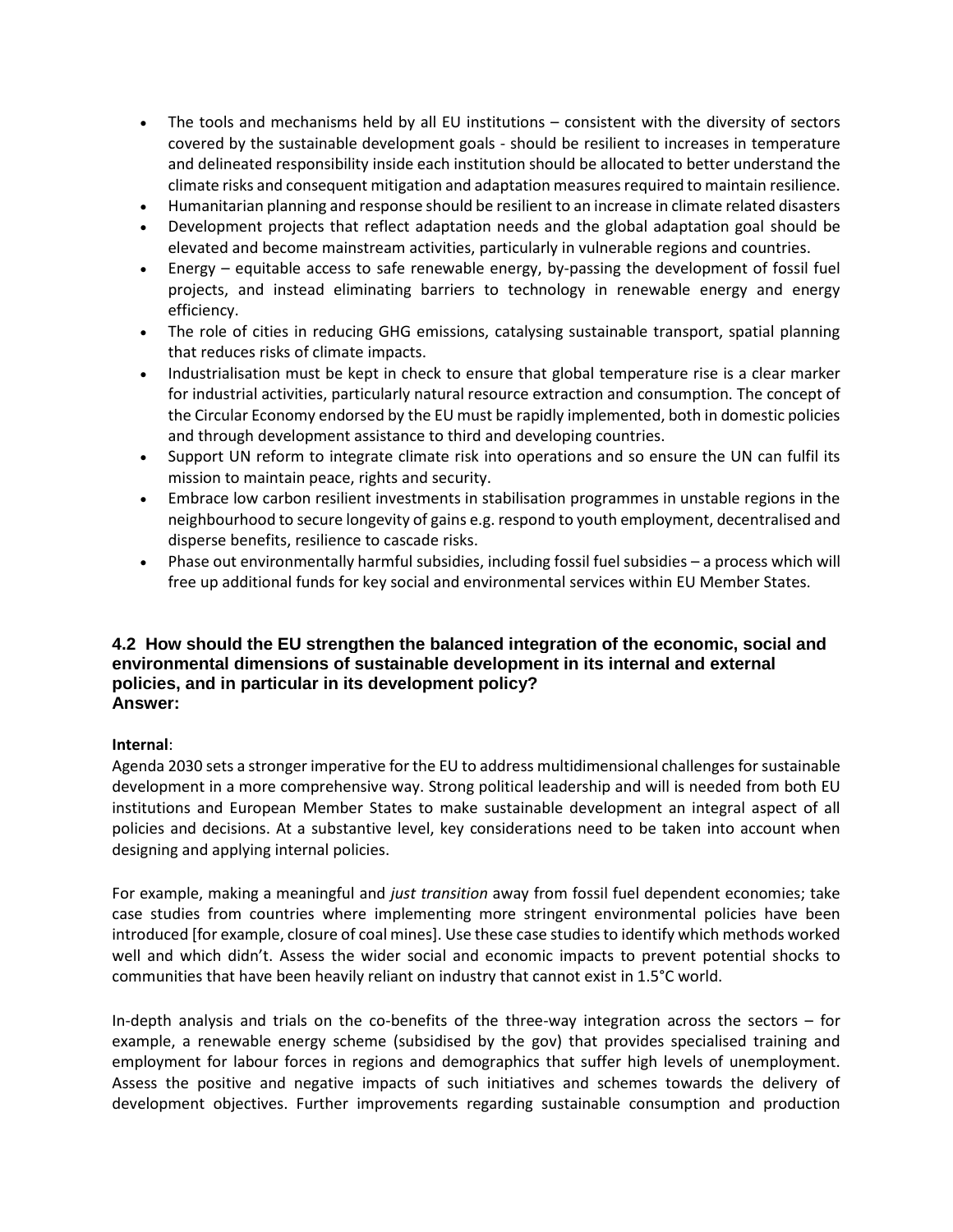should be pursued, including a better awareness within institutions and across the public about the EU's consumption patterns and their internal and external impacts.

#### **Internal & External:**

Our current levels of inequality across the EU, and outside its borders display that current economic structures benefit few and leave many behind. Climate change and environmental degradation are also symptomatic of those same structures and trends. Not just linked to human well-being and lifting people out of poverty, stronger regulation and accountability of financial actors will prove beneficial to the environment and climate action efforts. Environmental and Social Governance (ESG) provides a decent building block to bring about more coherence across economic objectives with those of the social and environmental sectors.

In the coming years climate impacts will worsen disproportionately across the EU member-states and strategic budget allocations will be required to maintain EU cohesion. If unaddressed the disproportionate impacts of climate in Southern European countries could cause significant tensions with Northern European neighbours. What is more Southern European countries are expected to feel the cascade and transnational climate impacts felt by their neighbours in North Africa and the near East. The current challenges posed by the refugee crisis offer a first wave warning sign of the patterns forecast to worsen in the coming years. Priority climate resilient investments in Southern Europe and the European neighbourhood provide a compelling package for preventative action in limiting European threats including migration, food insecurity, conflict and health-related deaths.



Average annual differences in heat-related deaths / 100,000 people for 2071-2100

<https://ec.europa.eu/jrc/en/peseta/peseta-i-results/impacts-climate-change-human-health>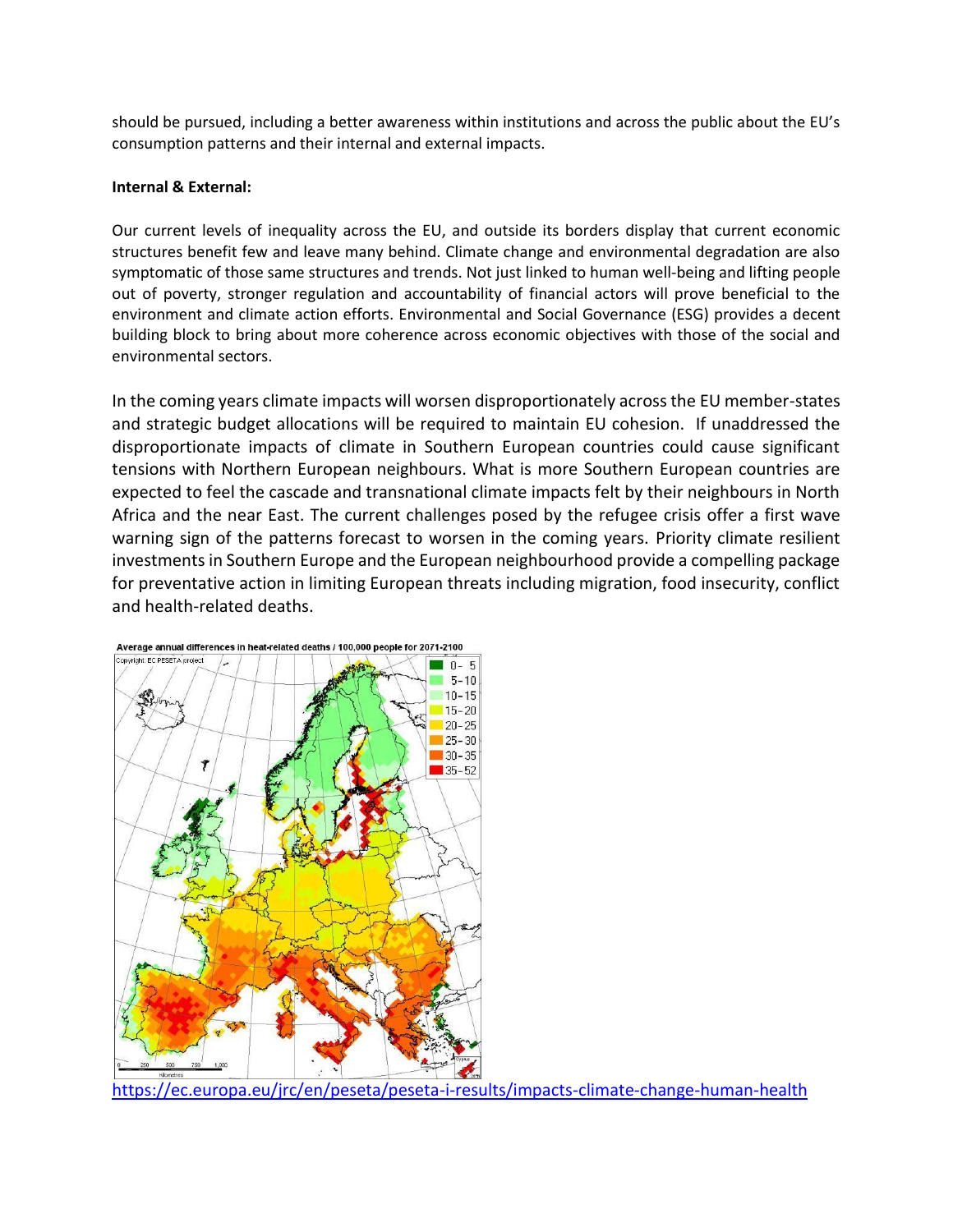#### **External:**

Investing in external low carbon climate resilience which produces mutual development benefits reduces threats to the EU's peace and security as well as alleviating pressure on the EU's international crisis response mechanisms. It also helps open up external markets for EU investment and growth.

Financial flows and investments are instrumental for developing sustainable infrastructure and services. Many decisions and plans related to finance require ambitious development policy that prioritises a balanced approach to the environmental, social and economic objectives of Agenda 2030, and which integrates the objectives of the Paris Agreement on climate change.

European financial decisions, as well as the role of European development banks, have the opportunity to lead the way in driving support and investments towards strengthen climate resilience whilst meeting development needs. Europe's investment entities have a development mandate, and part of that development mandate is tackling climate change and its impacts.

Mitigation support and capacity-building – in thorough consultation with local communities and stakeholders – will be crucial to meeting key development and economic objectives: including job creation, access to affordable and clean energy, expansion of sustainable public transport and energy efficient infrastructure.

Resilience and adaptation support that prevents wide-scale damage to local and indigenous livelihoods, and the displacement or forced movement of communities due to negative climate impacts. Adaptation should also be seen as a long-term investment for our economies, particularly for related sectors that contribute to social and economic stability in developing countries; fisheries, agriculture, access to potable water and sanitation, energy, and infrastructure.

Discreet adaptation measures support and enhance sustainable development, but it cannot be taken for granted that they are automatically incorporated into broader development policy. Steps to integrate adaptation measures will be essential to avoid investing in assets which become quickly stranded or economically, socially and politically maladapted to future climate scenarios.

### **4.3 What are the main changes you would like to see in the EU's development policy framework?**

#### **Answer:**

Primarily, the EU's development policy should strengthen the link between EU domestic activities and their impacts on third countries. The EU is tasked with helping to create the conditions for prosperity for its citizens. In our interconnected world this requires upholding peace, rights and security both internally and externally. Efforts to address international challenges should be re-enforced by domestic agreements, commitments and targets where policies have more strengthened outward-looking approaches.

The following areas are key avenues to ensure consistency between domestic and international commitments: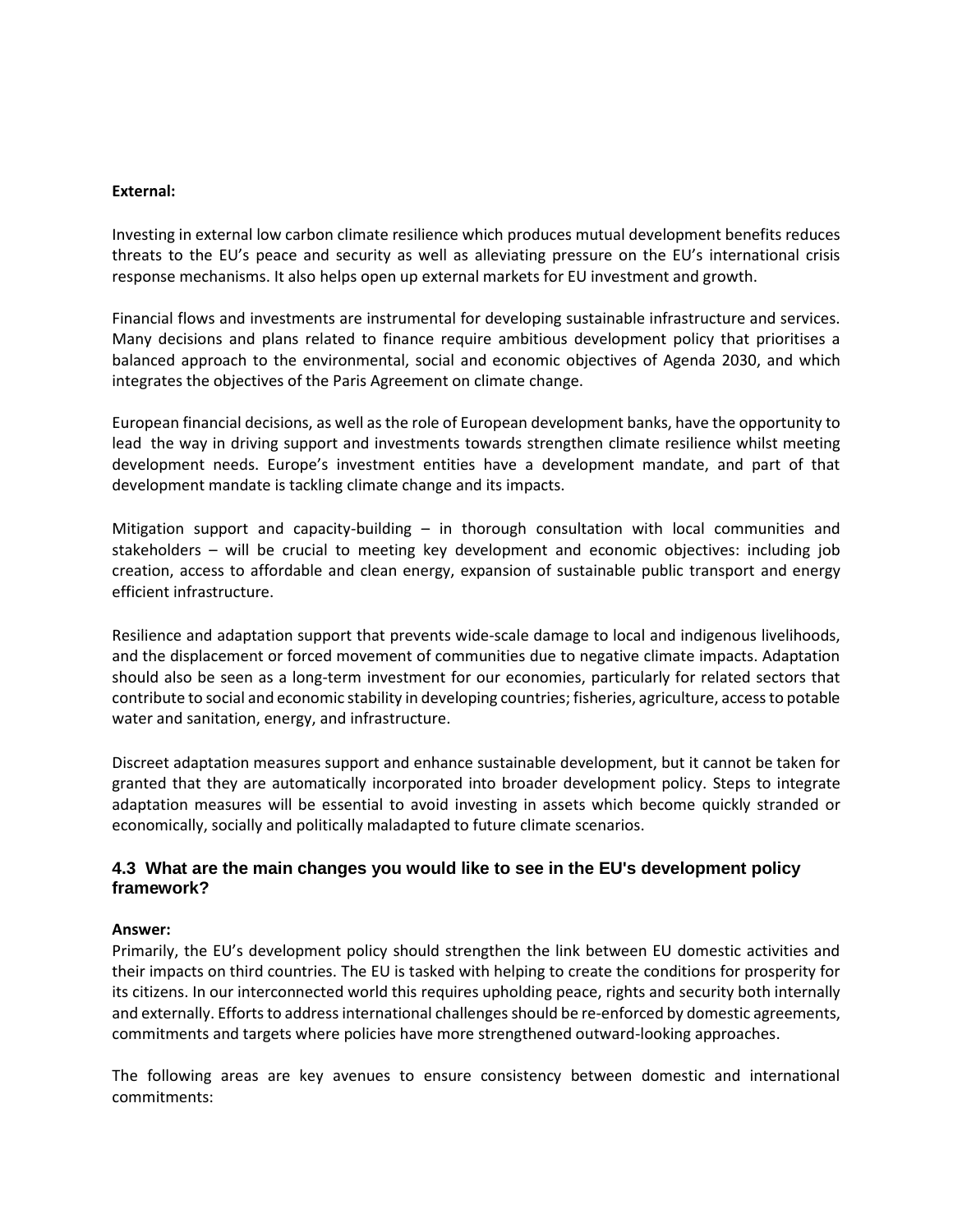- Systemic and comprehensive integration of international climate change and development objectives into other key policy areas across the EU, as a means to achieve the SDGs both in the EU and internationally. The EU's development policy could introduce a specific (governance) pillar that liaises and monitors the progress of policy coherence across other sectors, including agriculture, energy and security to ensure that they become aligned with international agreements and objectives.
- Stress-testing of EU investments against climate scenarios to facilitate low carbon resilient investment and ongoing learning process of best practice approaches
- The EU's sustainable consumption & production policy should include a specific commitment to address the EU's unsustainable consumption patterns; this can be pursued through the EU's Circular Economy framework;
- Natural resource management, building on the commitment to enhance development within planetary boundaries
- Operationalising the EU's acknowledgement to look beyond Gross Domestic Product (GDP) to broader measures of progress including social, human and natural capital, as cited in the SDGs and Addis Ababa Action Agenda. The EU should work with actors in the UN, and actors such as the OECD to develop alternative measures of progress beyond economic growth and GDP
- Ring-fencing ODA and public finance for climate action to prioritise its use for the most vulnerable communities and people in developing countries.
- Humanitarian planning and financing consistent with climate scenarios
- Influencing EU third party actors including UN institutions, multilateral development banks, G7, G20, OECD and the private sector
- Public-private partnerships which prioritise low carbon resilient development and embrace the rapid growth of low carbon resilient trade and investment

#### **4.4 In which areas highlighted above would you expect to see greater consistency between development policy and other areas of the EU external action in the implementation of the 2030 Agenda? Answer**

- Natural Resource consumption: Greater consistency can be achieved through applying robust standards and regulation on the EU's natural resource consumption, including that of greenhouse gas emissions. The EU also needs to achieve better consistency in its trade policies and agreements with third countries, capacity support and technology transfer. Although the EU has made progress in addressing its domestic carbon production, it is not taking into full consideration its net carbon consumption. This means that while the EU is reducing its own greenhouse gas emissions, it is rather importing carbon emissions from third countries through goods, materials and services; the same problem exists for other natural resources and materials, as well as agriculture products. The EU needs to use the upcoming Consensus on Development to better align how these internal consumption patterns and lifestyles can reduce as much as possible the relative burdens being placed on third and developing countries.
- **Humanitarian response:** sustainable low carbon resilient development takes a preventative approach which lessens the burdens on humanitarian crisis response. Humanitarian action should work in continuum with sustainable development approaches to create sustained stability after immediate crisis responses and mitigate against the current pattern of prolonged crisis. Humanitarian tools and mechanisms should also be stress-tested against climate scenarios to ensure that adequate and appropriate resources can be mobilised.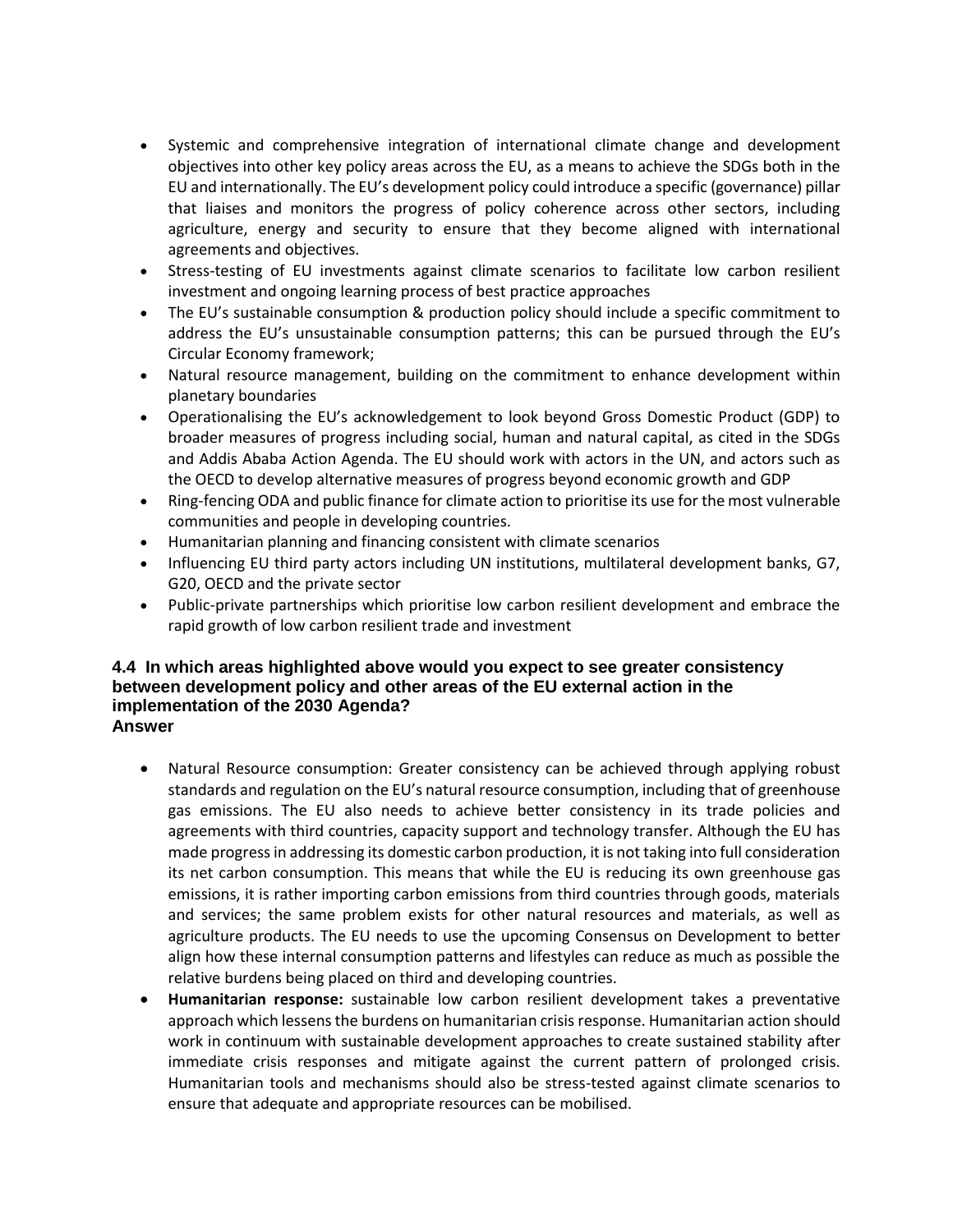- **Foreign policy:** embrace Agenda 2030 as a means to building and strengthening relationships with partners which enables their prosperity and creates opportunities for European collaboration. Leverage EU influence in international fora including the G7, G20, OECD, UN institutions and multilateral development banks to foster policies which enable sustainable low carbon resilient development.
- **Climate diplomacy:** the EU has held a sustained commitment to climate leadership over the last 2 decades. Climate has consistently offered the EU a productive interface to collaborate with partners for mutual benefit and fostered relationships which have extended far beyond the climate sphere. Climate diplomacy should expand beyond a focus on the UNFCCC and productively signal toward delivering Agenda 2030 as a means to achieving adaption and loss & damage objectives set under the Paris Agreement.
- **Migration:** existing migration policy is struggling to keep pace with the ongoing global refugee crisis. Future approaches should be future proof, encompass future climate impact scenarios and in turn prompt investment in sustainable development as a form of preventative action. At present many short-term arrangements in response to the refugee crisis will struggle to withstand climate stresses. For example, the Jordan government estimates that 1.5 million Syrian refugees are living within its borders. Simultaneously Jordan is facing escalating water scarcity challenges which are projected to increase under climate change. If these challenges are not addressed Jordan will be unable to support the people within its borders – refugees or otherwise - then they may well be forced to move to other locations.
- **Trade and investment:** development and climate diplomacy engagement have fostered diplomatic relationships which have brokered best practice trade and investment from EU companies. To support EU companies to pivot to low carbon resilient investments consistent with sustainability objectives and future growth opportunities.
- **Security and defence:** sustainable development investments can be targeted at areas which threaten European security as a means of stabilisation and defence. Trajectories for climate impacts should be incorporated in security and defence planning given the evidence that climate stresses create fertile ground for conflict. Additionally the EU can support member-states, as well as neighbourhood partners, to ensure their respective security and defence strategies account for threats posed by climate security and/or insufficiencies in sustainable development which also create conditions for conflict.
- **Energy Union:** both internal and external Energy Union policy should respond to the Paris Agreement target to decarbonise our economies and reach net zero emissions by the middle of the century. Additionally this energy infrastructure should be resilient to future climate scenarios.

### **4.5 In which areas does the EU have greatest value-added as a development partner (e.g. which aspects of its development policy, dialogue or implementation arrangements or in which category of countries)?**

It has been encouraging to see the EU's value for accountability and transparency, as well as the promotion of legally binding policies such as Policy Coherence for Development and its 2030 climate target to reduce greenhouse gas emissions by 40% below 1990 levels.

The EU is showing itself to be a strong partner and has shown on numerous occasions its support for vulnerable developing countries. It has set a benchmark for coherence which it can build on to make sure that the SDGs will be as successful as possible, both within the EU and outside it.

The EU can also demonstrate its added value through financial and non-financial means of implementation. That includes transfer and support of access to technologies, reducing financial and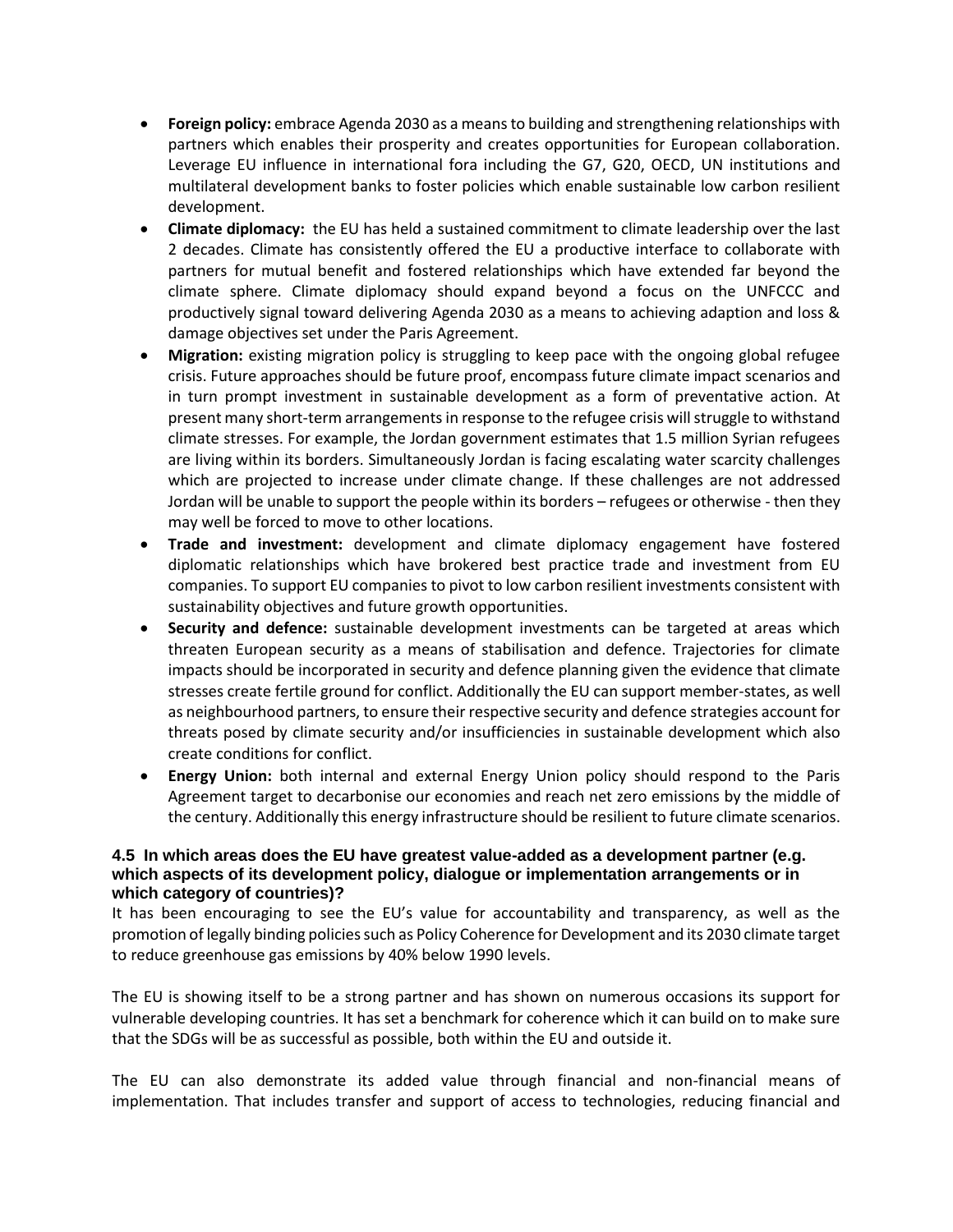market barriers for wider deployment of low-carbon technologies in developing countries, supporting capacity-building that is locally and nationally owned by partner countries, and continuing regular consultation regarding its policies with third countries.

The EU also has a consistent reputation for setting effective norms of social and environmental governance in international institutions. The EU can work with partners in international institutions including the UN, OECD, G7, G20 as well as multilateral development banks (including the EIB and EBRD) to help facilitate the most expedient policies for delivering Agenda 2030 compatible with climate resilience.

The EEAS, together with a number of other Directorate Generals (Energy, ECFIN, DEVCO, FISMA, CLIMA) should pursue a number of initiatives that will provide an added value to the EU's external development policy.

Some concrete examples are set out below:

- **An "electricity interconnection and storage strategy" with the neighbouring countries.** This strategy will inform future domestic needs and effectively manage Europe's and neighbours' infrastructure and investment choices. The focus on power export needs to be balanced with the need for more regional electricity market integration (South-South and East-East) which will improve the investment environment and energy security of the Southern and Eastern neighbours more dramatically in the short term.
- **A "clean industry and technology diplomatic strategy" for engagement with neighbouring countries.** This should focus on cost reductions and job creation through energy demand management, development of local supply chains, open trade and coordinated research and innovation. Political dialogues and regional activities should include commitments to deliver clean power trading, annual uptakes of energy efficiency savings in buildings and industry, projects for electric vehicles and clean public transport, and commissioning studies for establishing Low Carbon Zones as driver of sustainable industrial development.
- **A Strategic Investment Plan for a Sustainable Neighbourhood** based on a similar structure as the European Fund for Strategic Investment. What is needed to stabilise Europe's neighbours is a regional effort on the scale of the Marshall Plan that will invest in resilient infrastructure, sustainable energy, communication, education and health. The fund should pool funding from the EIB, EBRD and contributions from national investment and development banks, and acts as a guarantee to support long-term, high value investment. The next Multiannual Financial Framework (post 2020) should include a earmarking of the EU budget within the Global Europe area specifically for the new fund. Such a fund can include a review of plans and proposals from renewable energy imports from Southern Mediterranean countries.

In November 2015, the European Commission launched a €1.8 billion "Emergency Trust Fund for stability and addressing root causes of irregular migration and displaced persons in Africa". The Trust Fund should avoid investing in fossil fuels projects in the African continent and prioritise sustainable investment and resilient infrastructure. The EEAS should enhance its diplomatic efforts to attract funding from Member States and donors.

### **4.6 How can the EU refine its development policy to better address inequalities – including gender inequality – in the context of the implementation of the 2030 Agenda? Answer**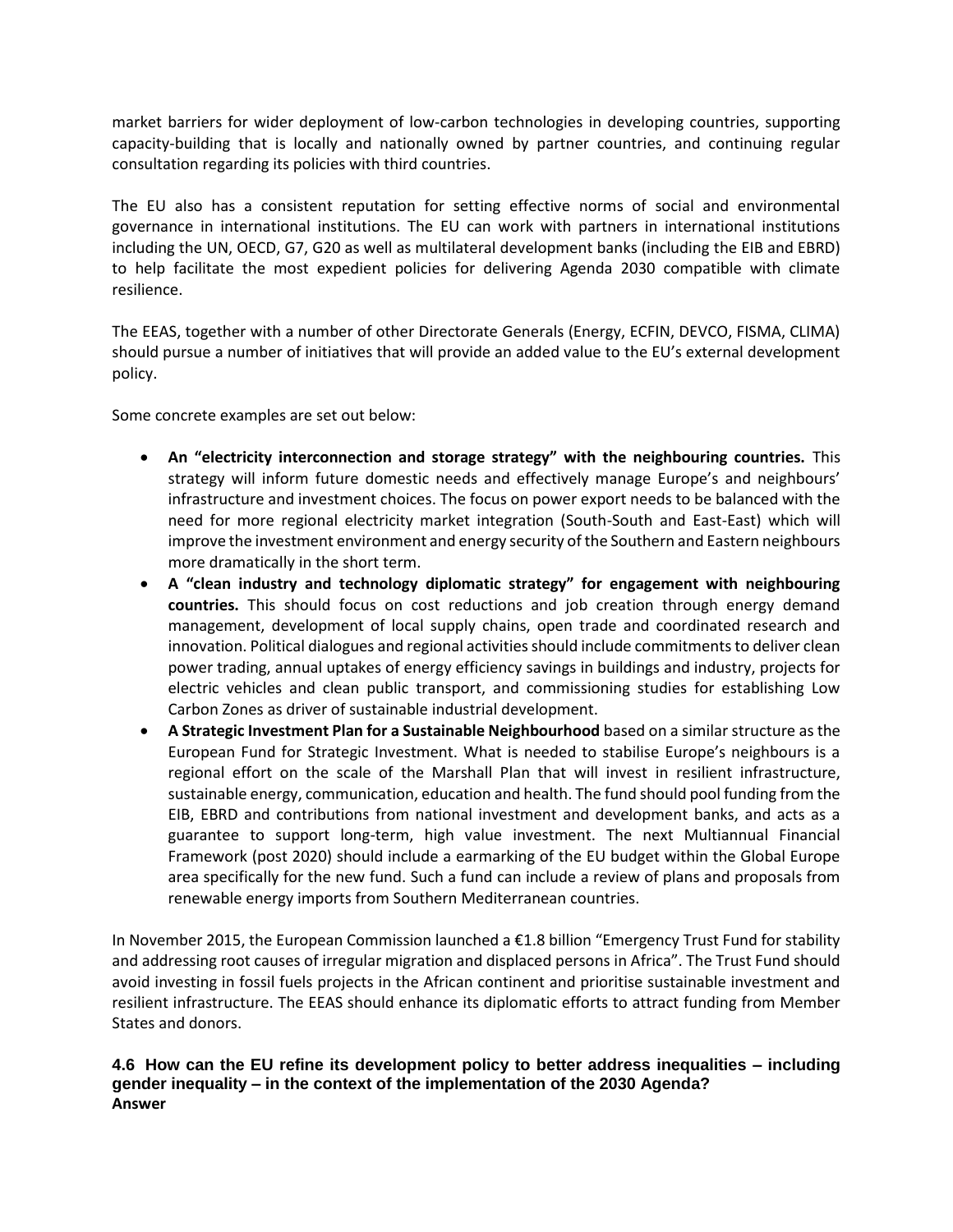The EU's development policy can embark on consistent and transparent consultation and participation of local communities that face systemic poverty and inequality, as well as those who do not always benefit from EU development cooperation.

The EU can specifically strengthen local and national efforts in partner countries to enhance public participation, access to information and access to justice if and when it is necessary. The EU should also exercise as stringently as possible due diligence, particularly where EU support/actors/institutions and EU private actors are involved.

Inequitable access to natural resources and safe, clean energy is one of the most pressing barriers to poverty alleviation. The impacts posed by climate change will worsen the existing challenges surrounding access to resources - drought, land degradation and sea level rise are just some of the multipliers of poverty and inequality. It is essential that the EU's development policy protects and preserves these natural resources so that they can serve as reliable and consistent contributors to local communities, including households that chiefly rely on women for support, maintenance and provision.

Infrastructure also lies at a nexus with inequality and resilience. The UN's annual sustainable development report found that quality infrastructure reduces inequality and builds resilience. However, it also found that political priorities do not tend to embrace this nexus and poor communities are often burdened with poor quality infrastructure which exacerbates their challenges. The report also recognises there isn't enough research on extreme and sustained weather impacts on infrastructure. The EU has an opportunity to ensure its investments and priorities embrace mutual solutions by investing in high quality low carbon resilient infrastructure which addresses inequality and whilst building resilience to climate change.

## **4.7 How can the EU development policy make a stronger contribution to the security of people? How can EU development policy contribute to addressing the root causes of conflict and fragility and contribute to security and resilience in all the countries where we work?**

**Answer:**

#### **Addressing root causes of conflict & fragility:**

Climate change is one of the root causes of conflict and fragility. It is therefore imperative that the EU increases domestic action to reduce its greenhouse gas emissions. Mitigating climate change is the first step that we need to take if we are to avoid the most dangerous effects of climate change.

However, we have already begun to change the climate and it will be essential to prioritise adaptation and resilience in vulnerable regions so that the impacts of a changing climate are as minimal as possible. Many developing countries are already exposed to impacts such as severe drought, resource scarcity and sea level rise which directly compromise the security of people in these places. Such impacts of climate change will drastically change how people in countries all over the world access essential natural resources and services, and increase the incidents of migration in order to access basic resources and alleviate food crises. Additionally it is increasingly recognised that climate impacts can prompt cascade impacts and the other crises can be exacerbated by climate impacts. Climate as a compound risk encompasses a deadly cocktail of factors causing fragility and conflict.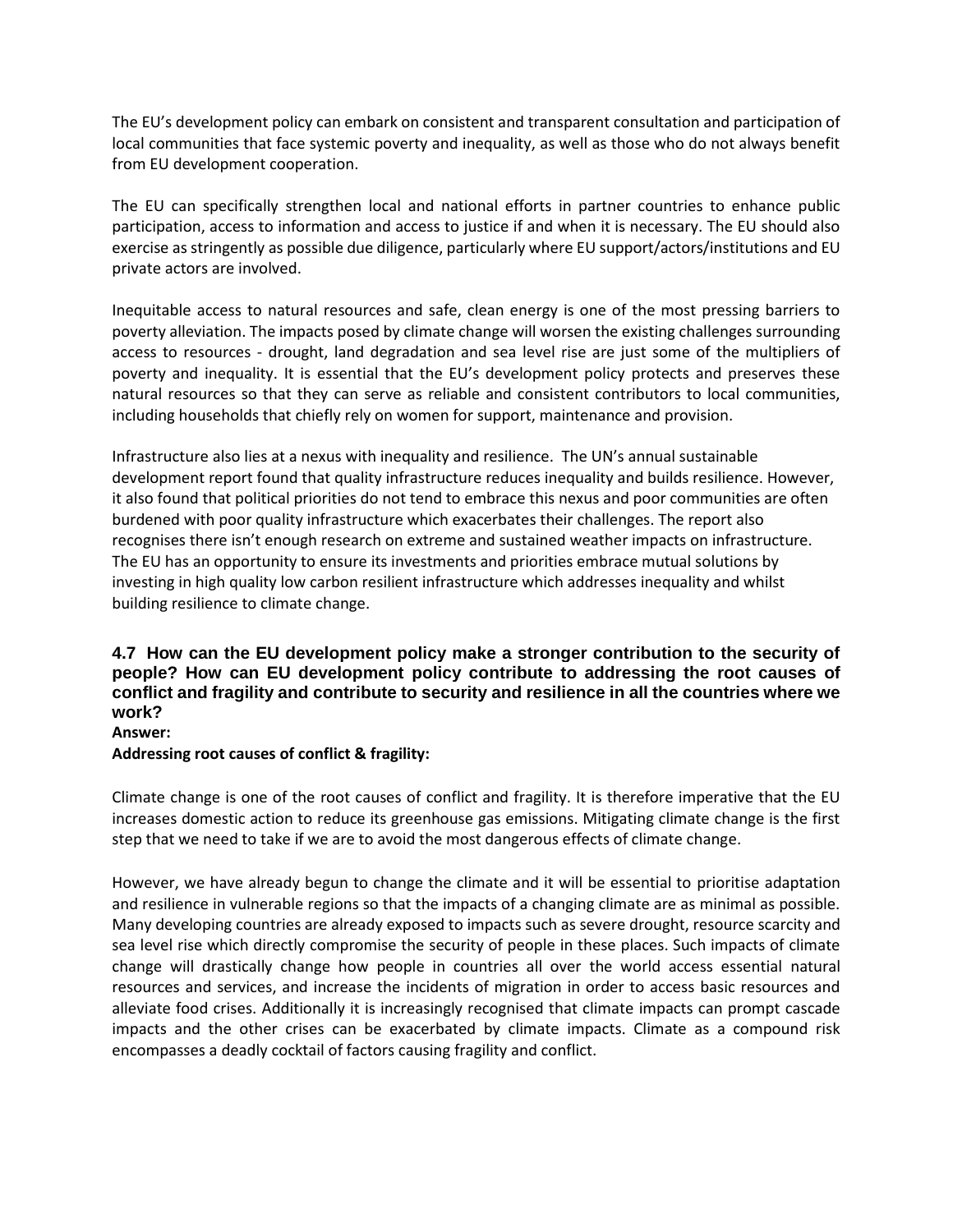The EU must deliver strengthened security through early adaptation action and guarantee safe access to basic public goods and services, including energy. It must guarantee consistent support – research, consultation, technology and capacity – to affected countries and governments that are at risk of exacerbated fragility.

The EU must also contingency plan for the worst climate impacts alongside investing in climate mitigation and adaptation action. In this way management of crises, if the worst is realised, can be more orderly and by better understanding the implications of the worst impacts renewed urgency can be given to mitigation and adaptation action.

If the EU wants to succeed in staving off disorder in its neighbours and prevent future mass displacement of people, European leaders need to recognise and address the interlinkages between climate change, economic development, and security. Because the Middle East and North Africa (MENA) region faces disproportionate challenges from climate change, investment and development strategies must directly address key vulnerabilities and focus on sustainable growth and jobs. In order to better address these vulnerabilities, the EU should evaluate and upgrade its cooperation with these countries via current multilateral structures such as the Union for Mediterranean and the Barcelona Convention.

There is an opportunity to focus the EU's financial and economic support to help put the EU's neighbours and partners on a more stable and sustainable development paths. It includes integrating energy markets, deploying clean energy sources, and managing a rising energy demand. This will also help improve EU energy security and manage climate risk, and will create economic opportunities for European industries.

Electricity demand in the MENA region is expected to increase at 6% per year by 2030. The region has also one of the highest potentials for solar and wind energy in the world. Concentrated solar power plants could generate 100 times the combined electricity consumption of MENA and Europe together; and with a wind speed of over 7 meters/second on the Atlantic and Red Sea coasts and some parts of the Sahara Desert, large-scale wind farms would already breach the threshold for economic feasibility. Importantly, the lowest wind and PV prices are now to be found in MENA countries. Long-term prices for onshore wind in Egypt and for solar in Jordan are up to half the prices for projects in Germany.

### **4.8 How can a revised Consensus on Development better harness the opportunities presented by migration, minimise the negative aspects of irregular migration on the implementation of the 2030 Agenda and better address the root causes of irregular migration and forced displacement?**

In the 2014 Fifth Assessment Report of the Intergovernmental Panel on Climate Change (IPCC), scientists affirmed the links between climate change and displacement of populations as well as the importance of voluntary migration as an adaptation strategy.

#### **Harnessing opportunities:**

The 2030 Agenda aims to address the root causes of environmental degradation, poverty and inequality and includes targets on climate change, desertification and disaster risk reduction.

It offers guidance for best practice investment in future fit livelihoods. The EU and member states should harness the vision spelt out in Agenda 2030 to create the opportunities for education, health, employment, participation etc which can help resettle refugee communities in EU member states. Providing skills training and consequent employment in low carbon resilient sectors will create better,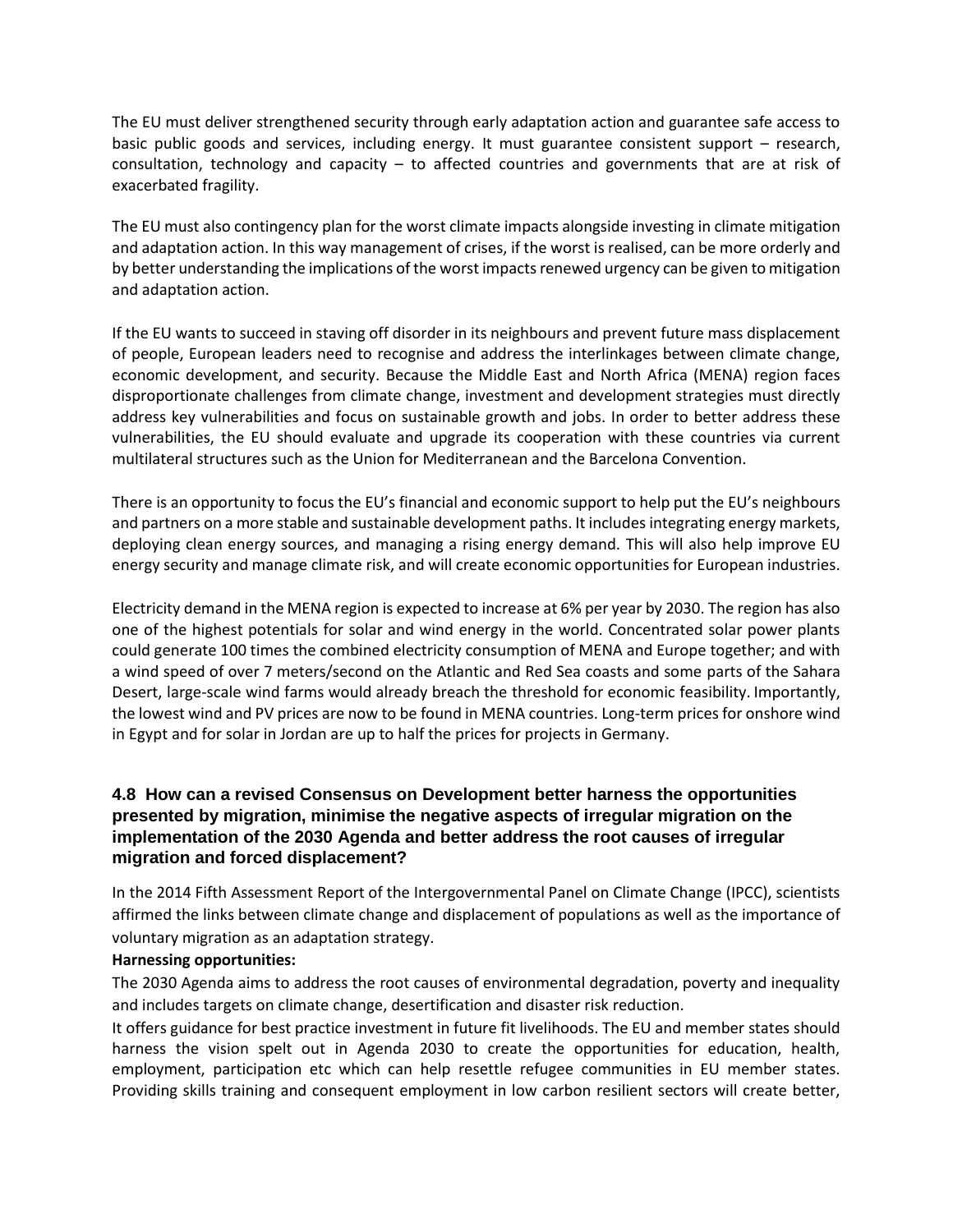stronger and more resilient European societies and equip refugee populations with skills with long-term demand. This has particular resonance for the young refugee populations – the most prevalent demographic – which may not yet developed working skill sets before being forced to flee their homes.

Minimising negative aspects: the Agenda 2030 should be a joint venture between refugee and member state populations, all working to build a safer, stronger and more prosperous Europe. Providing training and employment to refugee and domestic populations will aid integration. Youth employment for refugee and domestic populations is an ongoing challenge in Europe. Investing in low carbon resilient skills and employment will produce the capacities to transform Europe's climate resilience. In line with the Paris Agreement, the EU should support adaptation to the adverse impacts of climate change and foster climate resilience through its development cooperation programmes and take steps to shift public and private financial flows which are consistent with the goal to limit global temperature rise to  $1.5^{\circ}$ C.

The EU should continue to provide its fair share of financial resources towards the agreed goal of 100 billion USD by 2020 and establish a road map to that end. Climate change poses additional hurdles towards achieving sustainable development and additional burdens on many vulnerable developing countries. Thus, while maximising the synergies between climate actions and development on the ground, climate finance should not displace existing ODA commitments but we would expect to see a simultaneous increase of both climate related public finance and non-climate related ODA, with consistent and transparent reporting measures in place.

**Better addressing the root causes of irregular migration:** the EU should contingency plan for different migration scenarios at different levels of warming. These scenarios should account for first order (direct e.g. drought), second order (systemic e.g. supply chain, famine) and third order (political e.g. conflict) impacts at temperature scenarios of  $1.5C - 6C$ . This planning can give guidance to identifying where investment in sustainable low carbon resilience is best targeted to mitigate against irregular migration scenarios. It will also prepare the EU to better understand where migration is probable and so allocate resources to best facilitate the integration of new populations across Europe. As recognised in the Council Conclusions on climate diplomacy (15 February 2016), climate change is a multifaceted threat to food security, resource availability, water, energy and health and may be a contributing factor to migration. Thus the EU should provide practical support for mitigation and adaptation policies and locally-driven, participatory solutions and should maximise use of climate vulnerability assessments in collaboration with partner countries. All elements identified for climate diplomacy action by the Council in 2016 should be pursued and reviewed on an annual basis.

# **5) Means of implementation: how do we get there?**

*The principle of universality underpinning the 2030 Agenda will require a differentiated approach to engagement with countries at all levels of development. Official Development Assistance will continue to play an important role in the overall financing mix for those countries most in need (particularly the Least Developed Countries). The EU and its Member States should continue to progress towards achieving their commitments. However, in all countries our development cooperation will need to take account of other sources of finance, including by leveraging other (non-Official Development Assistance) sources of finance for poverty eradication and sustainable development. The delivery of the 2030 Agenda means that our work helping countries raise their own resources (domestic resource mobilisation), the provision of aid for trade, blending\* and partnering with the private sector should be priority areas of focus. The Addis Ababa Action Agenda, an integral part of the 2030 Agenda, provides a framework for our efforts, including for*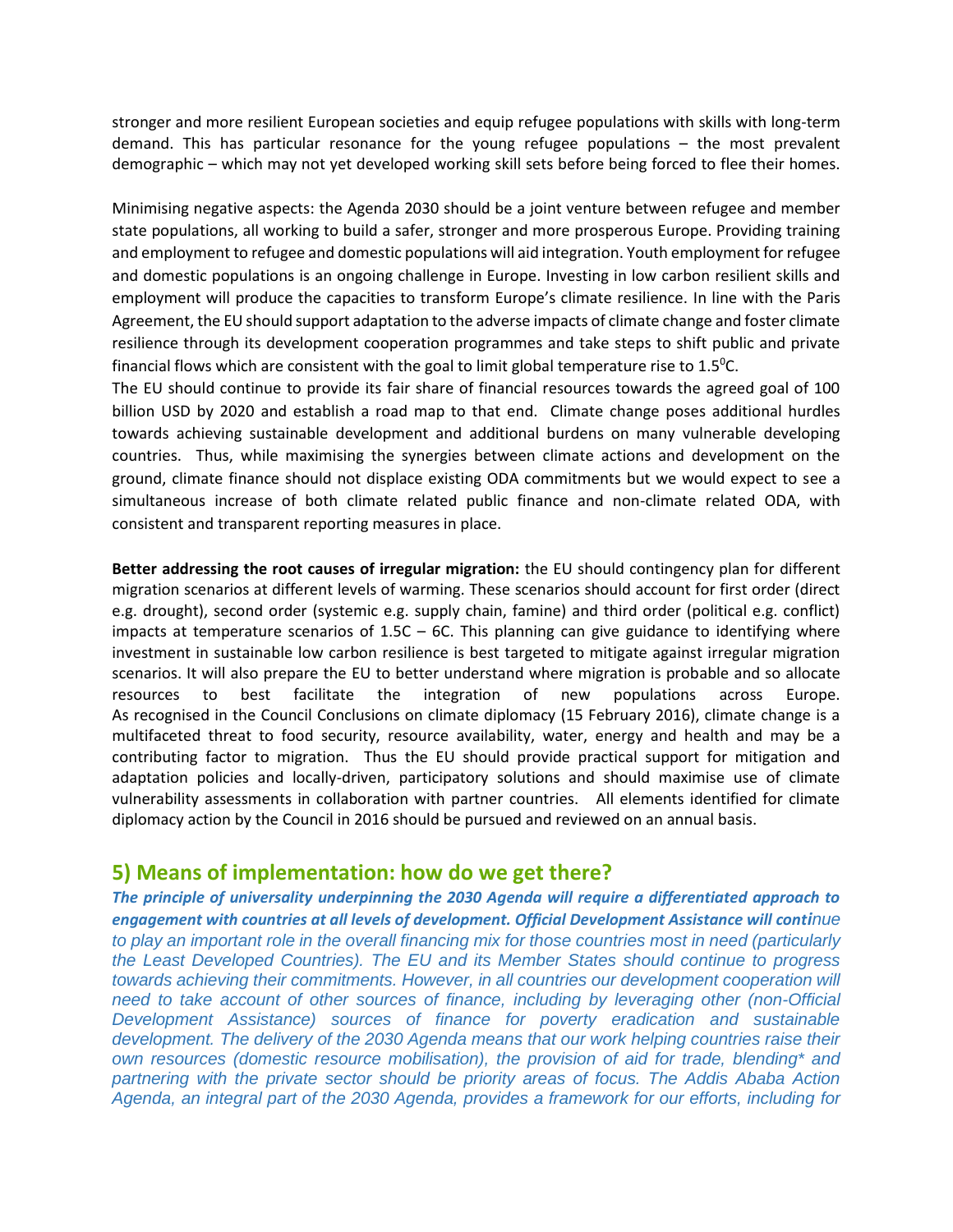*our work supporting the right enabling policy environment for sustainable development in our partner countries. The implementation of the 2030 Agenda and the Paris Agreement on climate change under the United Nations Framework Convention on Climate Change should be closely coordinated given the strong interlinkages. Engagement with middle income countries, notably the emerging economies, will be important to the implementation of the 2030 Agenda, considering the role they can play in promoting global public goods, what they can achieve within their respective countries on poverty eradication and sustainable development, and the example they can set within their regions as well as their role in regional processes. Here differentiated partnerships can play an important role (examples include different forms of political, economic, and financial investment as well as cooperation in science, technology and innovation). Specific attention and focus should also be given to Least Developed Countries, as acknowledged by the Addis Ababa Action Agenda.*

*The EU's implementation of the 2030 Agenda provides an opportunity for enhancing consistency between the different areas of the EU's external action and between these and other EU policies (as outlined in the Lisbon Treaty and in [EU's Comprehensive Approach to external conflict and](http://www.eeas.europa.eu/statements/docs/2013/131211_03_en.pdf)  [crises\)](http://www.eeas.europa.eu/statements/docs/2013/131211_03_en.pdf). The EU will continue to pursue [Policy Coherence for Development](https://ec.europa.eu/europeaid/policies/policy-coherence-development_en) as a key contribution to the collective effort towards broader policy coherence for sustainable development. In our external action, the EU needs to consider how we can use all policies, tools, instruments at our disposal coherently in line with the integrated nature of the 2030 Agenda.*

*\* Combining EU grants with loans or with equity from other public and private financiers with a view to leveraging additional resources.*

### **5.1 How can EU policies, and EU development policy in particular, help to mobilise and maximise the impact of the increasing variety of sustainable development finance, including in particular from the private sector?**

#### **Answer:**

From the outset, it is important that EU policies reassert the key role of public finance, and that private finance is supplementary to it and leveraged by it. Government policy and public finance lead and drive global efforts to address climate change and enhance sustainable development. Public finance and governmental policies are therefore critical to send the right signals to the private sectors on where to invest and unlock financial flows by reducing perceived risks associated to low carbon and climate resilient investments through for example risk sharing mechanisms and coherent policy frameworks. More structured dialogue and cooperation should be established with actors from the finance and insurance sector which are beginning to increase their focus on climate change challenges and opportunities for their sectors.

The EU's development policy, along with national policies, should steer and set parameters for the private sector through robust and clear-cut legislation, policy frameworks and regulation, and requirements for international best practice transparency measures. These elements of private finance not only has a positive climate effect but also does no harm, preferably delivering positive developmental co-benefits in the process.

**5.2 Given the evolving availability of other sources of finance and bearing in mind the EU's commitments on Official Development Assistance (e.g[.Council Conclusions from 26](http://data.consilium.europa.eu/doc/document/ST-9241-2015-INIT/en/pdf)  [May 2015 on "A New Global Partnership for Poverty Eradication and Sustainable](http://data.consilium.europa.eu/doc/document/ST-9241-2015-INIT/en/pdf)  [Development after 2015",](http://data.consilium.europa.eu/doc/document/ST-9241-2015-INIT/en/pdf) and inter alia, paragraphs 32 and 33), how and where should the EU use its Official Development Assistance strategically and to maximise its impact? Answer:**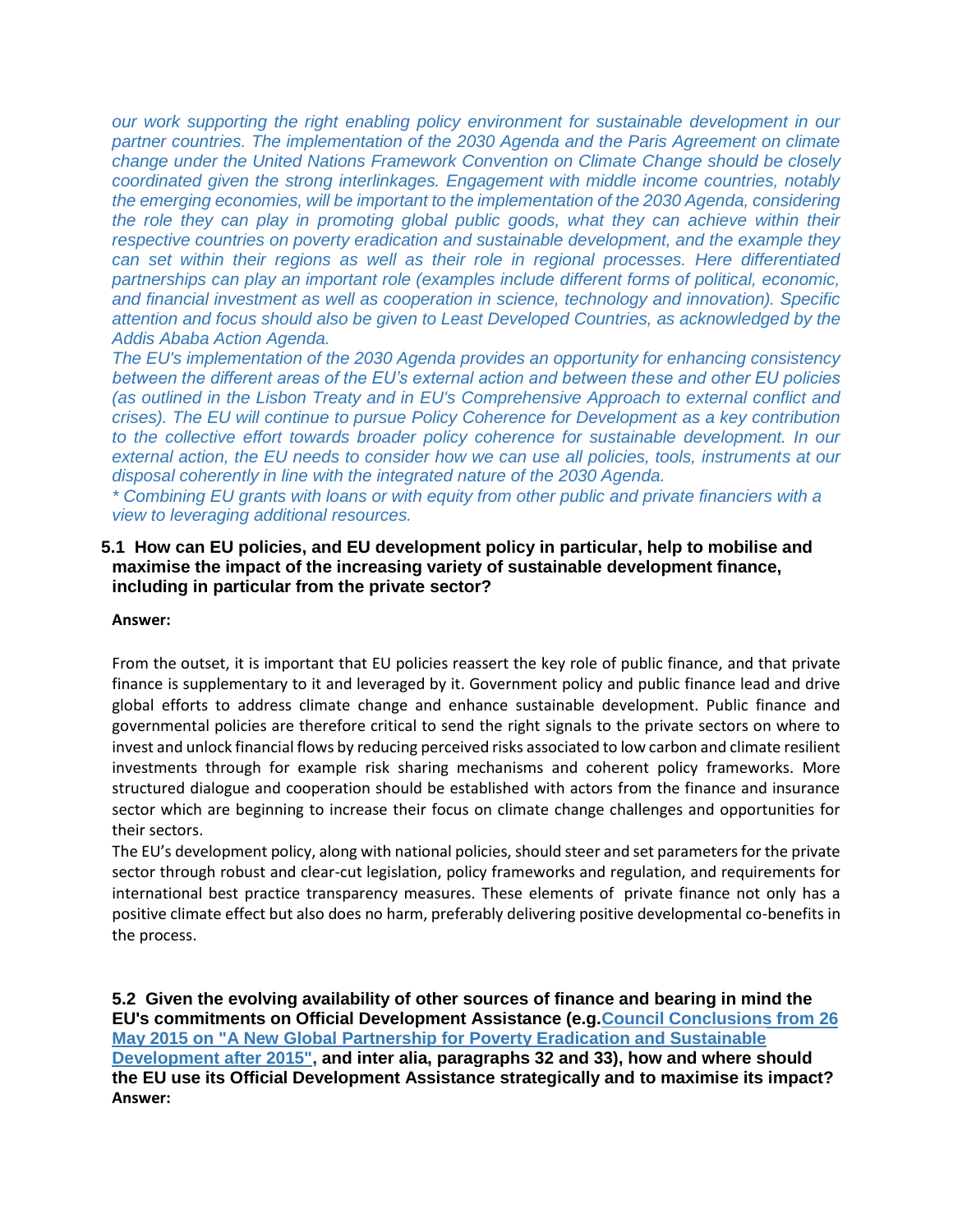The EU recommitments to the 0.7 % ODA/GNI target was a necessary and welcome step towards consistent support reaching some of the most vulnerable people in developing countries. However, it is worrying that the EU seems to make its ODA commitments, especially the timeline for implementing these, contingent on others delivering "their fair share". This *quid pro quo* approach greatly endangers the ability of the global community to deliver on the new sustainable development framework, and risks perpetuating a situation of inadequate financing.

In addition, CAN Europe notes with concern that while many EU Member States have not yet reached their ODA targets, it is being used to meet their climate finance commitments. Agenda 2030 demonstrates that in practice climate and development approaches and thus financing will be blended to a great extent. However, given it is abundantly clear that climate change poses additional burdens on sustainable development, it thus requires additional support for countries facing the worst impacts and signals that 0.7% ODA/GNI will be inadequate to tackle this task.

In order to maximise the effectiveness of ODA in both climate and development action, safeguards should be put in place to ensure that non-climate aid is not displaced by growing levels of climate finance. Instead, both levels of climate related ODA and non-climate ODA should grow. The European Commission should propose an interim approach to measure climate finance that ensures the growth of overall resources for developing countries, by committing to the simultaneous increase of both net ODA (total ODA less climate related ODA) as well as climate related ODA. Such an approach should appreciate that development finance needs to be climate proofed, with close integration of climate and development objectives across funds.

ODA (both climate and non-climate related) serves an important purpose in protecting people, livelihoods and sectors which would not benefit from private sector finance and which have limited potential to raise domestic resources. It should therefore continue to be used to support the most crucial needs of and efforts which may lack the interest and investments from private and other sources of finance. For example, [M2] climate change adaptation, protecting biodiversity, and targeting disaster risk reduction.

#### **5.3 How can the EU better support partner countries in mobilising their own resources for poverty eradication and sustainable development? Answer:**

The EU can build on the outcomes from the Addis Ababa Action Agenda regarding action on fiscal reforms and tax in order to mobilize public money to eradicate poverty and enhance sustainable development.

Key actions include improving transparency, and a cooperative and fair tax environment, including international cooperation to tackle illicit financial flows.

Corporate tax dodging costs developing countries \$100 billion every year largely due to lack of international cooperation and true global governance in the area. The EU can support partner countries to strengthen the capacity of tax administration and national tax systems, and promote good governance in the tax area, both at the national and international level. This requires the establishment of an intergovernmental committee on tax cooperation, under auspices of the UN as proposed by UNSG Ban Ki Moon.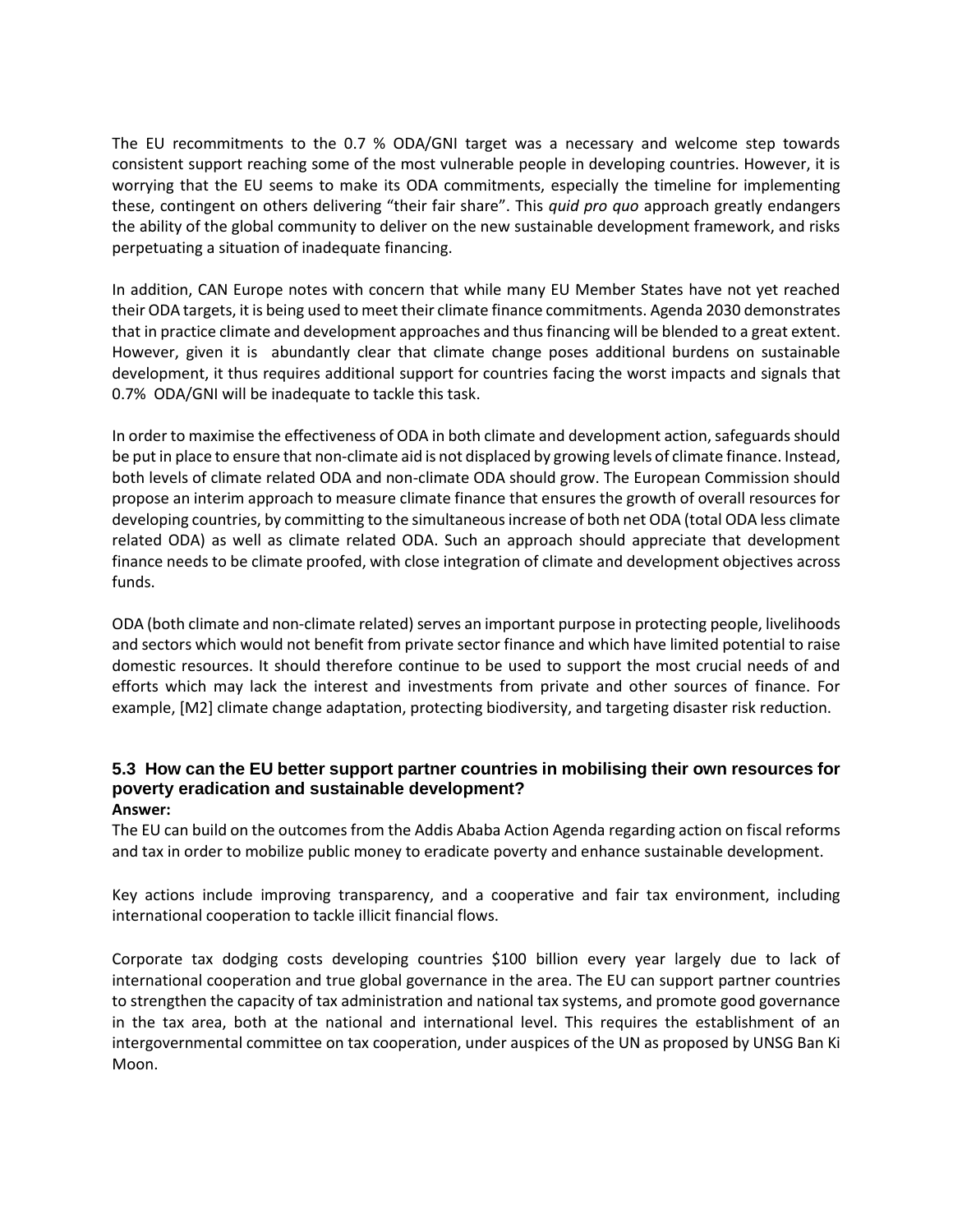# **5.4 Given the importance of middle income countries to the implementation of the 2030 Agenda, what form could differentiated partnerships take?**

### **Answer:**

Middle Income Countries (MICs) will be essential in driving global low-carbon and sustainable development. MICs are becoming some of the largest consumers of natural resources, including raw materials, energy, water and food. They also hold enormous potential to expand deployment and use of green energy, low-carbon and climate resilient infrastructure, and to shape their financial institutions to promote climate change and sustainable development objectives.

But there is a wide variation of development and institutional capacity across these countries. They still face great challenges of poverty, inequality, environmental degradation and climate change impacts. It should not be taken for granted that MICs are all the same.

With that said, it is important to incite Agenda 2030's principle of universality, as well as the national contributions submitted by Parties to the UNFCCC under the Paris Agreement, in order to ensure ambitious and fair implementation of the agreed global goals and targets.

Differentiated Partnerships can be facilitated through a number of initiatives and agreements established through the UN, bi-lateral agreements, and international fora such as the G20. For example, through the UNFCCC, the Nationally Determined Contributions of Parties serve an impetus to stimulate greater growth in renewable energy and energy efficiency across large economies. Growth in these sectors can be supported by exchanges of good practices and specific expertise depending on the priorities, needs and circumstances of the MIC in question.

**5.5 Given experience so far in taking into account the objectives of development cooperation in the implementation of EU policies which are likely to affect developing countries (e.g. [Policy Coherence for Development: 2015 EU Report\)](https://ec.europa.eu/europeaid/sites/devco/files/pcd-report-2015_en.pdf), how should the EU step up its efforts to achieve Policy Coherence for Development, as a key contribution to the collective effort towards policy coherence for sustainable development? How can we help ensure that policies in developing countries, and internationally contribute coherently to sustainable development priorities?** 

#### **Answer:**

Implementation of sustainable development and climate action falls across numerous policy files in the EU; it is therefore essential that other relevant policy sectors and practitioners are invested in the principle of policy coherence for sustainable development. Although DG DEVCO is invested in PCD, it is not yet fully clear that all sectors of the EU are incorporating the 2015 EU Report on PCD, the outcome of Agenda 2030 or indeed the Paris Agreement.

Increasing awareness and normalising the integration of sustainable development and climate action across all EU files should be in the work program of the European Commission Vice-Presidents.

It will be necessary to have a more robust framework of implementation that results in all policy areas measuring their decisions and actions against sustainable development and climate action principles and needs. The European Commission should propose such an overarching framework that expands accountability measures to other sectors and which uses as ex-ante and ex-post impact assessments on policies and their potential impacts on territories and communities outside the EU. It could also include expert committees - which consult with third parties - to make recommendations for better aligning policies with sustainable development.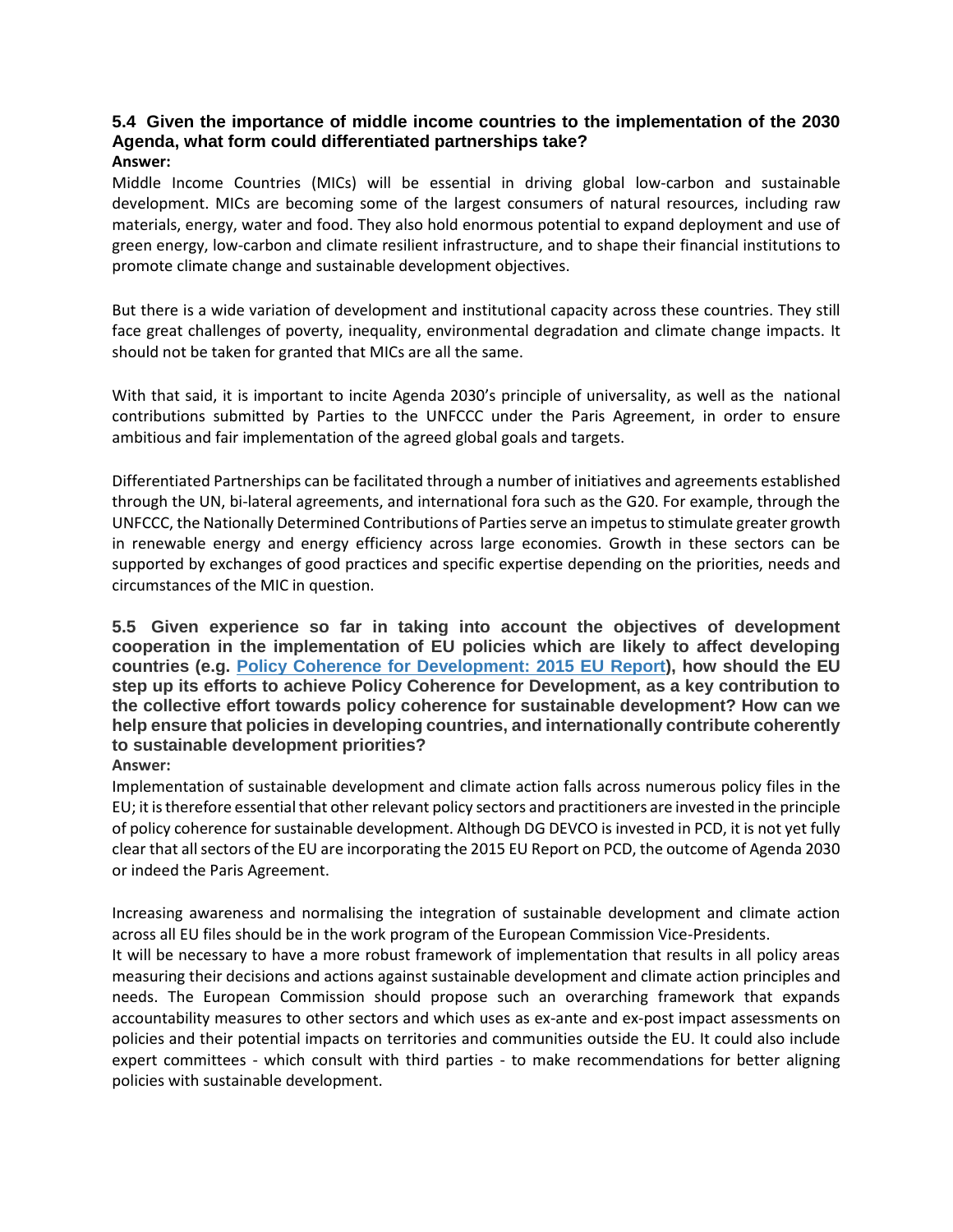Policy Coherence for Development should also be expanded to include sustainability – Policy Coherence for Sustainable Development – as part of the EU's efforts towards achieving an effective balance between economic development and environmental protection. It will also further demonstrate that these two objectives are not at odds, and are in fact mutually beneficial for the EU, its Member States and third countries.

### (6) The actors: making it work together

*An important feature of the new Agenda is that all governments, developed and developing, will need to work with a wide range of stakeholders (including the private sector, civil society and research institutions) to improve the transparency and inclusivity of decision-making, planning, service delivery, and monitoring and to ensure synergy and complementarity.*

*The EU must continue to work collaboratively with others and contribute to a coordinated approach. The Addis Ababa Action Agenda puts national plans for implementation (including associated financing and policy frameworks) at the centre. To maximise our impact, EU development policy should be based on a strategic and comprehensive strategy for each country, which also responds to the country-specific context.*

*Our partner countries' implementation of the 2030 Agenda will inform our overall engagement and our development cooperation dialogue with them and will help shape our support for their national efforts. The EU should also help partner countries put in place the necessary enabling policy frameworks to eradicate poverty, tackle sustainable development challenges and enhance their policy coherence.*

*There is a need for a renewed emphasis on the quality of development cooperation, including existing commitments on aid and development effectiveness made in Paris, Accra and Busan\* and through work with the [Global Partnership for Effective Development Cooperation.](http://effectivecooperation.org/)*

*An updated EU development policy should also provide a shared vision that guides the action of the EU and Member States in development cooperation, putting forward proposals on how to further enhance coordination, complementarity and coherence between EU and Member States. Strengthening [Joint Programming](https://ec.europa.eu/europeaid/policies/eu-approach-aid-effectiveness/joint-programming_en) will be an important part of this. Improving the division of labour between the EU and its Member States in order to reduce aid fragmentation will also contribute to increased development effectiveness.*

*\* See [Paris Declaration on Aid Effectiveness and the Accra Agenda for Action](http://www.oecd.org/dac/effectiveness/34428351.pdf) and the [Busan](http://www.oecd.org/dac/effectiveness/49650173.pdf)  [Partnership for Effective Development Cooperation](http://www.oecd.org/dac/effectiveness/49650173.pdf)*

#### **6.1 How should the EU strengthen its partnerships with civil society, foundations, the business community, parliaments and local authorities and academia to support the implementation of the 2030 Agenda (including the integral Addis Ababa Action Agenda) and the Paris Agreement on climate change? Answer:**

Both within the EU and through its partnerships and diplomacy efforts, there needs to be continued elevation of public participation in decision-making processes. Such participation includes regular consultation with aforementioned stakeholders, access to information, adequate time and space for input from stakeholders, and targeted outreach to groups that for one reason or another are traditionally excluded from decision-making processes. In the past, civil society has cited concerns over limited representation and participation of concerned stakeholders in debates related to sustainable development; for example, trade and finance. Without timely and reliable information about relevant processes, coupled with limited capacity among civil society organisations, it is very difficult to effectively influence policy debates that will either directly or indirectly impact on the EU's development policy.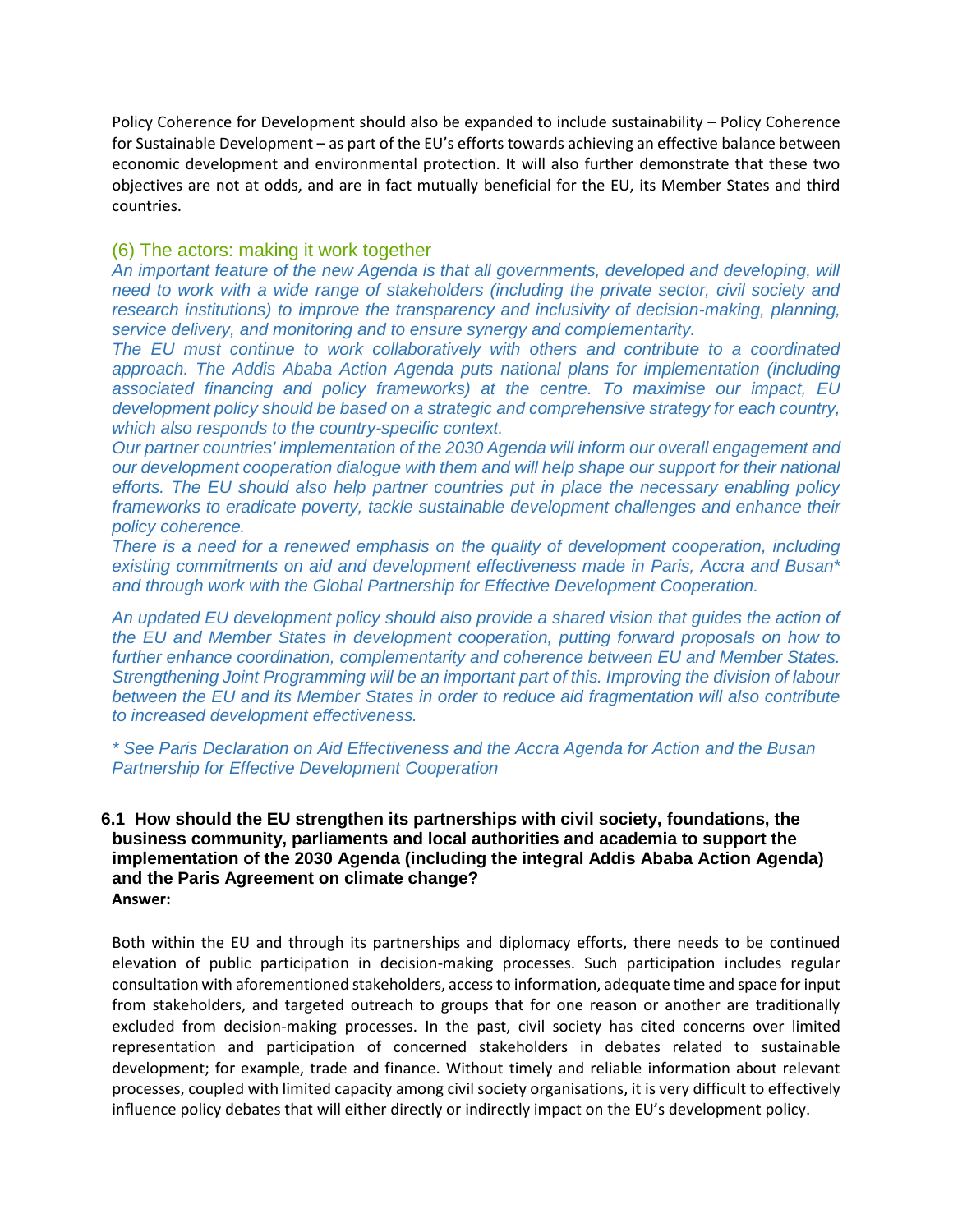### **6.2 How can the EU promote private sector investment for sustainable development? Answer:**

Private sector investments must represent *additional* benefits to sustainable development objectives, whilst also endeavouring to limit any negative impacts on affected communities and people.

Private investments should therefore be driven by public policy and regulation. The EU needs to establish and set down long-term legislation and robust policy frameworks that direct investments towards activities that are in line with transitioning to a renewable low-carbon economy and sustainable development criteria. This is the single most important factor when seeking to promote private sector investments and ensuring that the private sector is contributing and not working against these criteria.

#### **6.3 How can the EU strengthen relations on sustainable development with other countries, international financing institutions, multilateral development banks, emerging donors and the UN system? Answer:**

In the run up to the adoption of Agenda 2030, the EU laid out the key trends and changes that need to be made through the SDGs. One of the most effective ways to strengthen relations with third parties is to demonstrate how the EU plans to fulfil its commitments to sustainable development and climate action. As soon as possible, the EU needs to pursue thorough, transparent and accountable implementation of Agenda 2030, and ratify the Paris Agreement on Climate Change. The EU's implementation plans should set out clear pathways towards meeting its ODA and climate finance commitments, and increasing its efforts to limit global temperature rise to 1.5°C. In working with IFIs and MDBs, the EU can support efforts to draw up more robust policies to shift financial flows and investments away from large-scale activities that are damaging people and environments inside and outside the EU.

The UN is enveloped in a cycle of managing interconnected and prolonged crises. The UN's peace and security apparatus are struggling to keep pace. In tandem long-term emergent global risks are escalating – demographic shifts, mass urbanization, political instability, widening inequality and not least of all, climate impacts. The EU should support the UN to strike a balance between responding to short-term crises and building long-term resilience to impending global risks. Given the severity and pernicious nature of climate change, the UN's climate resilience is a core criterion in assessing the viability of all future UN operations.

UN implementation will be key to maintaining credibility in the Agenda 2030, Paris Agreement and the UN itself. At present the UN does not have sufficient tools or governance arrangements to deliver on these agreements. To maintain the UN's relevance the EU will need to support it to become resilient to climate risks. The UN's operations will need to become compatible with a changing climate. This will mean building resilience to first order (direct e.g. flood, drought), second order (systemic e.g. water, supply chain, food) and third order (political e.g. conflict) impacts of climate change. It will also mean halting investment in practices which exacerbate climate change and instead making infrastructure decisions which favour low carbon investments which capitalise on synergies to address other global challenges such as youth unemployment and energy access.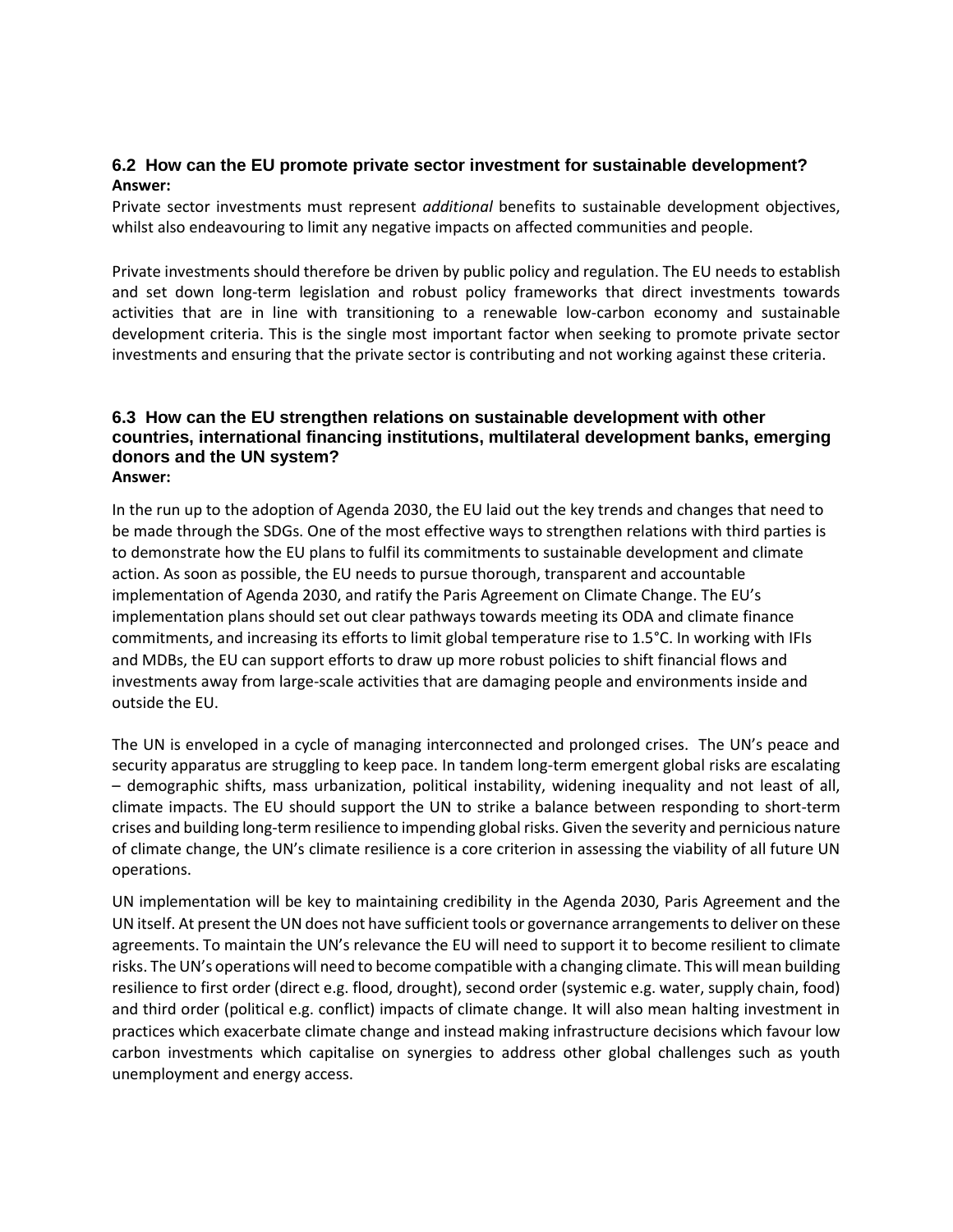The EU should support a call for UN reform which allocates responsibility within each UN institution and agency for managing climate risk. In this way each institution can stress-test its operations against climate scenarios to understand the challenges and opportunities they face and be accountable to managing them. These reforms constitute the first steps to making the UN fit for purpose to delivering the Agenda 2030 and Paris Agreement. Additionally the EU should encourage the new Secretary General to mobilise the power of the Security Council to elevate impending global climate concerns such as the cascade consequences of breaching global tipping points.

### **6.4 How can the EU best support partner countries to develop comprehensive and inclusive national plans for the implementation of the 2030 Agenda? Answer:**

The development of national plans for implementation depend on a number of complementary elements which should help drive country ownership and accountability, as well as strengthened partnerships between the EU and its partner countries:

### Financial Means of Implementation:

The development of comprehensive and inclusive plans in partner countries will be highly dependent on consistent financial support from the EU, particularly in the early stages of implementing Agenda 2030 and preparing climate action plans. The EU needs to secure adequate, predictable and transparent financial support for meeting existing and recently adopted commitments on climate and sustainable development action. That includes clarity on funding sources for the implementation of the Addis Ababa Action Agenda, and advancing efforts to operationalise new and alternative sources of public finance. Effective action and implementation on the ground also requires greater clarity on the relationship between climate and development financing, as well as the commitment to ensure that non-climate specific ODA is climate smart.

#### Non-financial Means of Implementation:

Capacity building and human resources support will be essential for both development as well as implementation, monitoring and reporting of Agenda 2030 objectives. The EU should support capacity development that is driven by local and country ownership and that is integrated across all relevant ministries and competencies (following the principle of Policy Coherence for Sustainable Development). The EU should strengthen technology transfer through, for example the new Technology Facilitation Mechanism, and reduce trade and market barriers for developing countries to better access renewable energy technologies at fair rates.

#### Challenging current systems that undermine national efforts to advance sustainable development:

The EU needs to support and promote efforts to tackle systemic challenges such as the current economic paradigm which is not fit for purpose to achieve the objectives set out in Agenda 2030 and the Paris Agreement. Promoting and implementing a stronger governance structure that oversees the activities of financial institutions, private actors, and practitioners will be essential to ensure that the efforts of financial and non-financial MOI are not undermined by other structures or systems.

Other key systemic issues that need to be addressed include: integration of developing countries into global value chains and greater transparency on trade policy making, including public debate and parliamentary oversight.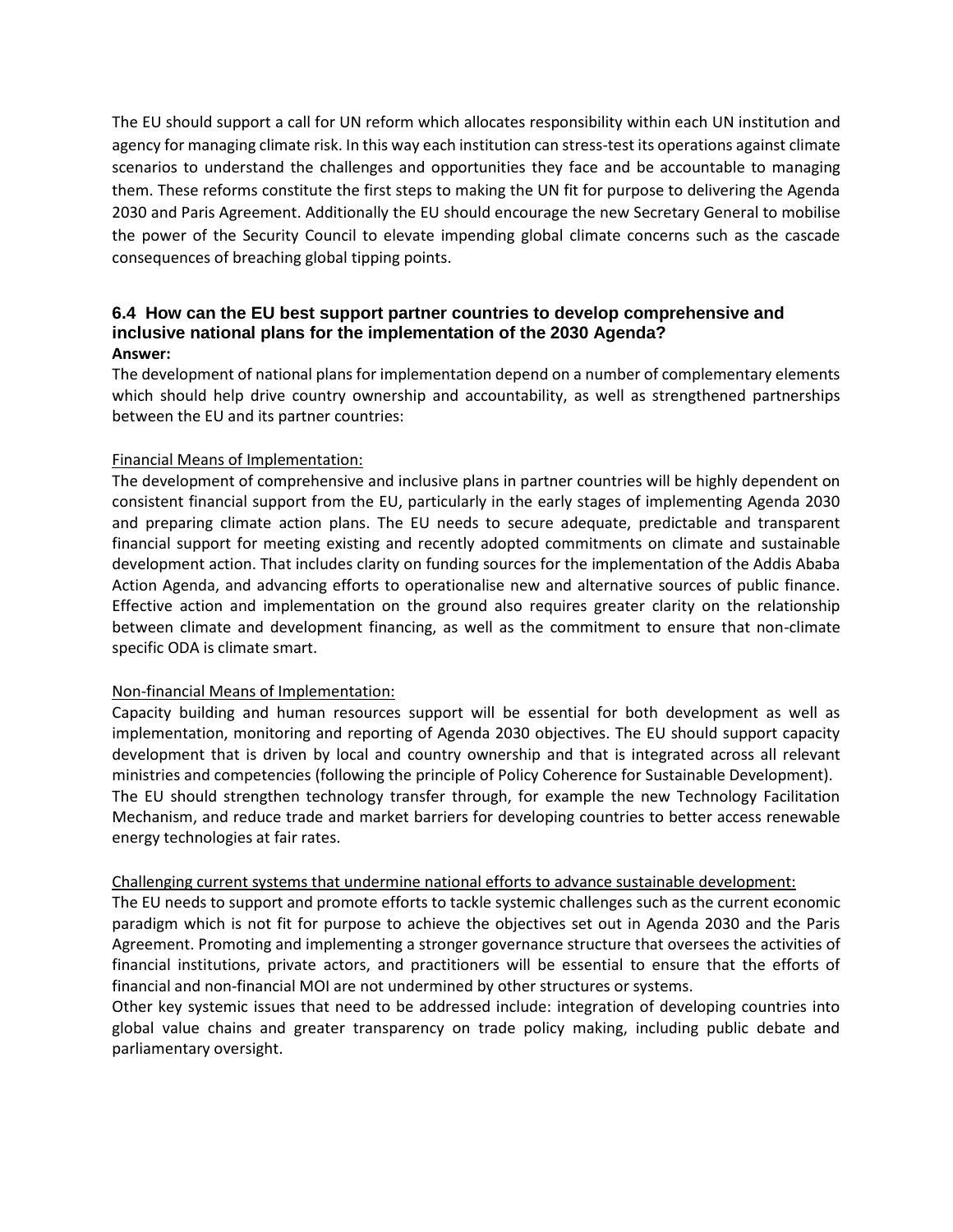### **6.5 What are the best ways to strengthen and improve coherence, complementarity and coordination between the EU and the Member States in their support to help partner countries achieve poverty eradication and sustainable development? Answer:**

There should be a system of regular consultation in partner countries, both with the respective national and ministerial competencies, with EU delegations and embassies located in partner countries, and civil society stakeholders. EU and Member State external action can benefit from initiatives such as Joint Programming, but this must be monitored closely in order to avoid inconsistencies, and instead promote complementarity of varying expertise and specialisation.

Common reporting requirements on financial support for developing countries can also facilitate better oversight of how finance is used across sectors, and identify where there may gaps in assistance, misuse of financing, and exchange of effectiveness measures between donors, recipients and sectors.

# **6.6 How can EU development cooperation be as effective as possible, and how can we work with all partners to achieve this?**

#### **Answer:**

Realisation and integration of development objectives and principles across other policy areas will be important to ensure that development cooperation is as effective as possible. As mentioned previously, stronger political endorsement and leadership on sustainable development and climate action will be necessary to make related actions effective. The EU has a track record for supporting strong accountability and measures to revise its policies; it should build on that to maintain active engagement with international processes and bodies (such as High Level Political Forum), and to maintain regular, inclusive and thorough consultation with civil society.

The EU should also do regular checks on whether is development cooperation is meeting the principles to which it has already signed up through Agenda 2030 and the Paris Agreement.

## **6.7 What further progress could be made in EU Joint Programming, and how could this experience be linked with other EU joined-up actions in supporting countries' delivery of the 2030 Agenda?**

#### **Answer:**

The EU Joint Programming sets out a positive effort to achieve better coherence and effectiveness between the EU and Member States' development cooperation. The EU should use regular reviews of these programmes and joined-up actions to identify where priorities can be better aligned between donor countries, recipient sectors, and affected stakeholders. This approach can enable the learning process required to deliver climate compatible development. Much of the work under Agenda 2030 will require new and innovative approaches which may only arise in implementation. Harnessing this process to support learning and innovation will only strengthen EU agenda 2030 implementation. Given that the Joint Programming was initiated after the Busan meeting of development partners in 2011, it will need to be amended in order to further meet the goals and targets of Agenda 2030, including development and aid effectiveness.

### (7) Keeping track of progress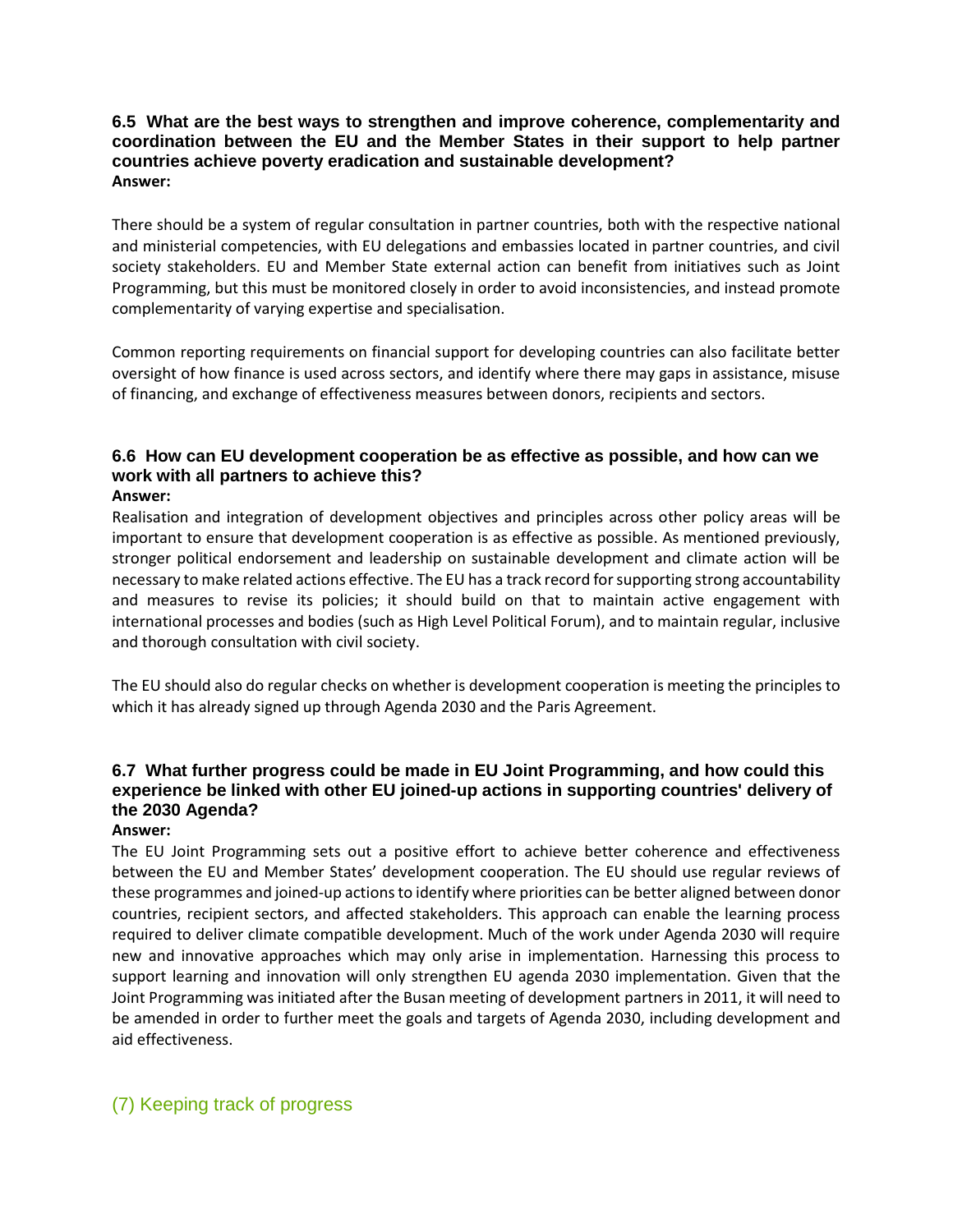*The EU will need to contribute to the global follow-up and review process for the 2030 Agenda. Keeping track of progress in a systematic and transparent way is essential for delivering the 2030 Agenda. The EU is actively contributing to the setting up of a Sustainable Development Goal monitoring system at global, regional and national level. Demonstrating results and impact from our efforts and the promotion of transparency will be important priorities for EU development policy, as part of a wider move to strengthen accountability, follow-up and review at all levels.*

#### **7.1 How can the EU strengthen its own use of evidence and analysis, including in the development field, to feed into its regular review on the Sustainable Development Goals to the UN? Answer:**

The EU should continue to pursue concrete monitoring and accountability measures as means to report to the UN on its progress - such an approach should be used to formally include input from non-State actors, including civil society organisations, research institutes and academic actors. Key methods to strengthen its use of evidence and analysis include further inclusion of the research, analysis and data collection done by these non-State actors. This should include collecting case study examples of the EU's development cooperation in action, both addressing potential negative impacts as well as measuring the EU's efforts against the objectives of the SDGs.

The EU has the opportunity to demonstrate best practice climate compatible development and share learning at the science-policy-implementation interface. Current approaches to infrastructure investment do not adequately integrate climate risk assessment into project planning. Developments in climate services to better inform decision-making and investment choices would better support EU and international objectives in achieving sustainable development. This approach could equally apply to other sectors including food, water, disaster reduction and humanitarian response. At present even adaptation action is not adequately integrating known science about the consequences of warming in future probable climate scenarios and so is resulting in maladaptation. Given the member-state and EU expertise in climate science the EU will be well placed to share climate services approaches as well as raw climate risk data as a contribution to the UN reporting process for Agenda 2030 implementaiton.

#### **7.2 How can the EU help to ensure the accountability of all actors involved in implementation of the 2030 Agenda, including the private sector? How can the EU encourage a strong and robust approach to the Follow Up and Review of the 2030 Agenda from all actors? Answer:**

Accountability of all actors requires the application of the principle of universality, complemented by differentiated responsibility. Although the State should be the main duty-bearer, it should also seek to apply, as much as possible, due diligence and accountability to all actors.

The private sector represents a wide variety of stakeholders, large and small, with varying capacities and influence; many important private sector actors are small-scale businesses and cooperatives that will be essential to the implementation of Agenda 2030, including through their adaptation to a changing climate and more intensive development in some countries. It is therefore important to adopt an approach that differentiates between large-scale corporations and smaller scale businesses. In regard to large companies, it is essential that they are required to do internal assessments of their operations; similar to